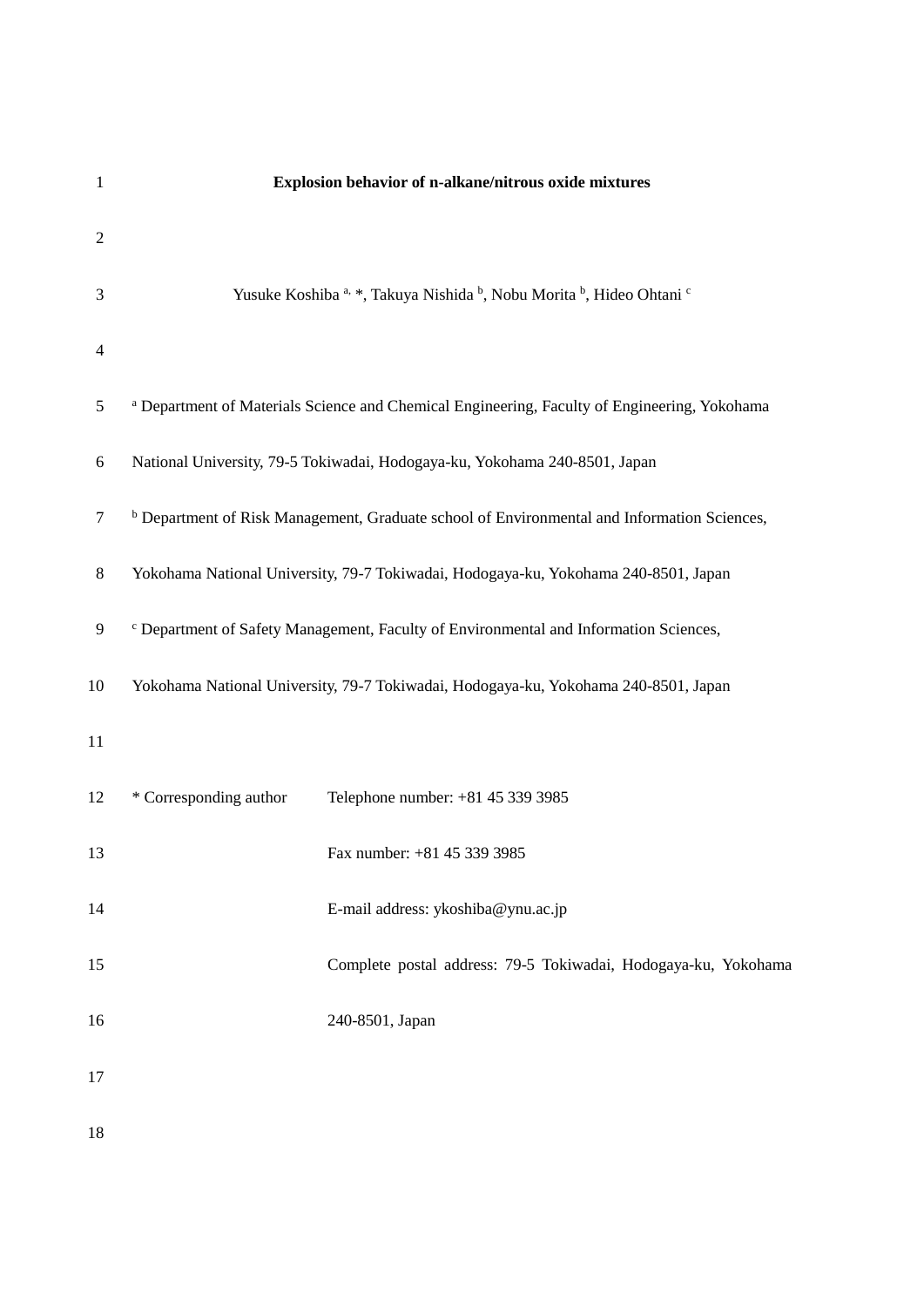## **Abstract**

| 2  | The explosion properties of alkane/nitrous oxide mixtures were investigated and were compared                 |
|----|---------------------------------------------------------------------------------------------------------------|
| 3  | with those of the corresponding alkane/oxygen and alkane/air mixtures. The explosion properties               |
| 4  | were characterized by three parameters: the explosion limit, explosion pressure, and deflagration             |
| 5  | index. For the same alkane, the order of the lower explosion limits (LELs) of the mixtures was found          |
| 6  | to be alkane/oxygen $\approx$ alkane/air > alkane/nitrous oxide. In addition, the mixtures containing nitrous |
| 7  | oxide exhibited higher explosion pressures than the corresponding mixtures containing oxygen. The             |
| 8  | Burgess–Wheeler law was also observed to hold for the mixtures containing nitrous oxide.                      |
| 9  |                                                                                                               |
| 10 | Keywords: Nitrous oxide, Explosion limit, Explosion pressure, Burgess–Wheeler law                             |

## **1. Introduction**

 Industrial accidents, such as explosions, fires, and gas leaks, are serious hazards (Porto and de Carvalho, 1996) in the petrochemical and semiconductor industries. Hence, knowing the explosion properties is of major importance for assessing the risks and for achieving safety in operations. 16 Nitrous oxide  $(N_2O)$  is widely used as an oxidizing or nitriding gas in numerous industries (Zakirov and Sweeting, 2001; Carr et al., 1995). Unfortunately, accidental explosions in facilities storing and handling nitrous oxide have led to deaths and injuries (Hirano, 2004). These incidents occurred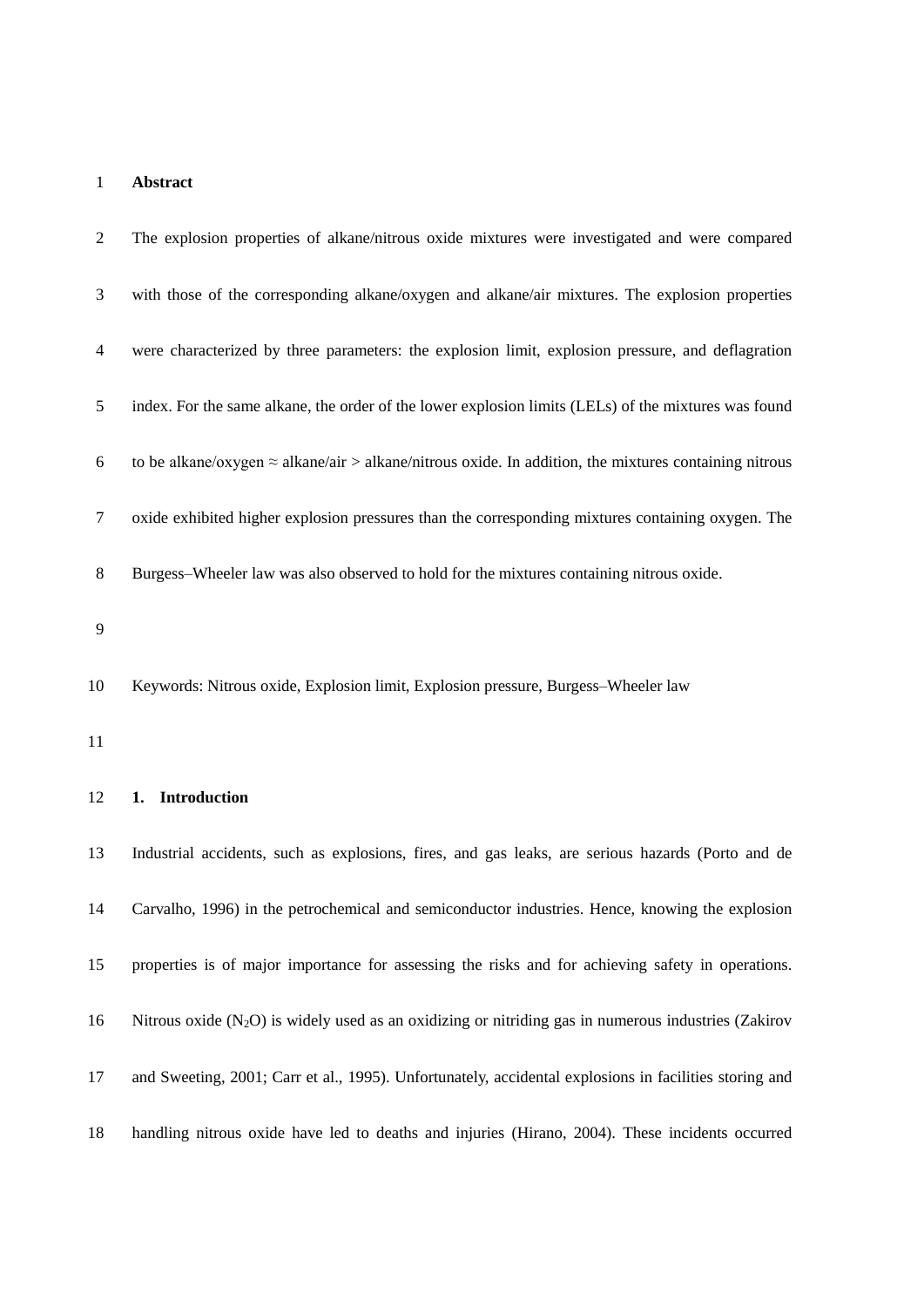because nitrous oxide readily decomposes to oxygen and nitrogen at elevated pressures and temperatures (> 625 °C (Parres-Esclapez et al., 2010)):  $A \text{ N}_2\text{O} \rightarrow 1/2\text{O}_2 + \text{N}_2$ ,  $\Delta H_{N2\text{O}} = -82.1 \text{ kJ} \text{ mol}^{-1}$ . (1) A number of studies have been published on the explosion characteristics of various compounds in air (Tang et al., 2014; Coronado et al., 2012; Kondo et al., 2008). For commonly used 8 hydrocarbon/air mixtures, the enthalpy of combustion  $(\Delta H)$  of the hydrocarbon multiplied by its 9 lower explosion limit volume percent at ambient temperature and pressure  $(LEL (T_0))$  is approximately constant, reflecting a constant flame temperature at its lower limit; this is known as the Burgess–Wheeler law (Eq. 2) (Rowley et al., 2010; Britton, 2002). At temperatures other than ambient temperature, the modified Burgess–Wheeler law (Zabetakis, 1965) is employed (Eq. 3), which assumes that the adiabatic flame temperatures of lower-limit mixtures are also temperature 14 independent (Rowley et al., 2011): 16 LEL  $(T_0) \cdot (-\Delta H) = k$ ; (2) 

18 LEL (*T*) / LEL (*T*<sub>0</sub>) = 1 – (100 · *c*<sub>p</sub> · (*T* − *T*<sub>0</sub>)) / (LEL (*T*<sub>0</sub>) · (−∆*H*)), (3)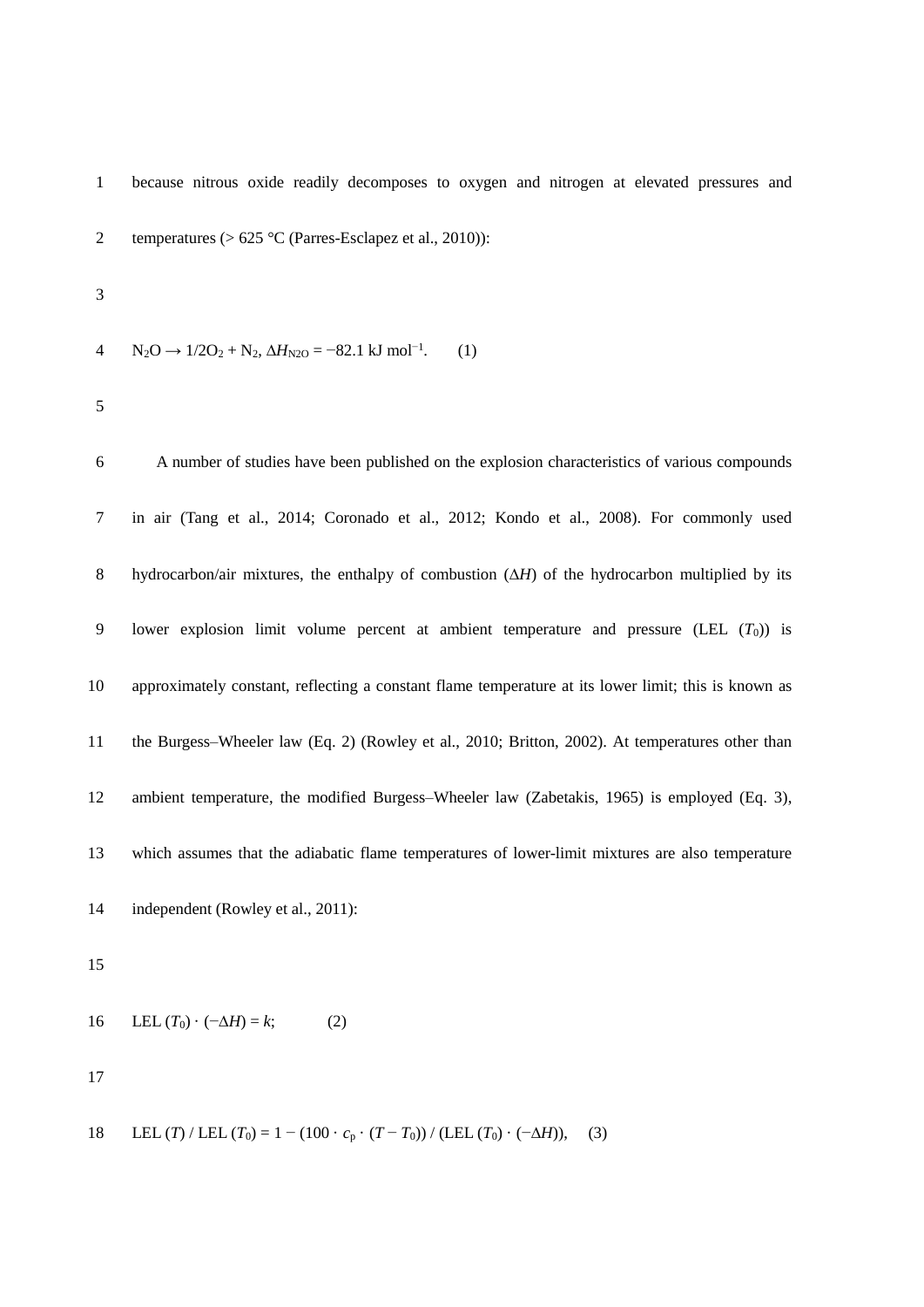| 2  | where k, LEL $(T)$ , and $cp$ are a constant, the LEL at a given temperature, and the specific heat of the        |
|----|-------------------------------------------------------------------------------------------------------------------|
| 3  | fuel/air mixture at a constant pressure, respectively. The law in both forms is important for                     |
| 4  | estimating the LEL of a fuel/air mixture. In contrast, the explosion characteristics of fuel/ $N_2O$              |
| 5  | mixtures have been reported by few studies (Shebeko et al., 2013). For instance, Vandebroek et al.                |
| 6  | $(2005)$ demonstrated that the LEL values of toluene/N <sub>2</sub> O mixtures are less than those of toluene/air |
| 7  | mixtures at an initial temperature of 70 °C and 1 bar. Koshiba et al. (2010) reported that fuel/ $N_2O$           |
| 8  | mixtures have narrower flammability ranges and higher explosion pressures compared with those of                  |
| 9  | corresponding fuel/oxygen mixtures.                                                                               |
| 10 | The present study describes the results of an investigation of the explosion characteristics of                   |
| 11 | $alkane/N2O$ mixtures at ambient temperature and pressure using three primary parameters: the                     |
| 12 | explosion limit, the explosion pressure, and the rate of the explosion rise. The results were compared            |

13 with those for corresponding alkane/O<sub>2</sub> mixtures. Finally, the Burgess–Wheeler law was assessed if

it holds for flammable mixtures containing nitrous oxide.

## **2. Material and methods**

The purity of the methane, ethane, n-propane, n-butane, nitrous oxide, oxygen, and nitrogen used in

this study was >99.7%. The dried alkanes used in this study (i.e., n-pentane, n-hexane, n-heptane,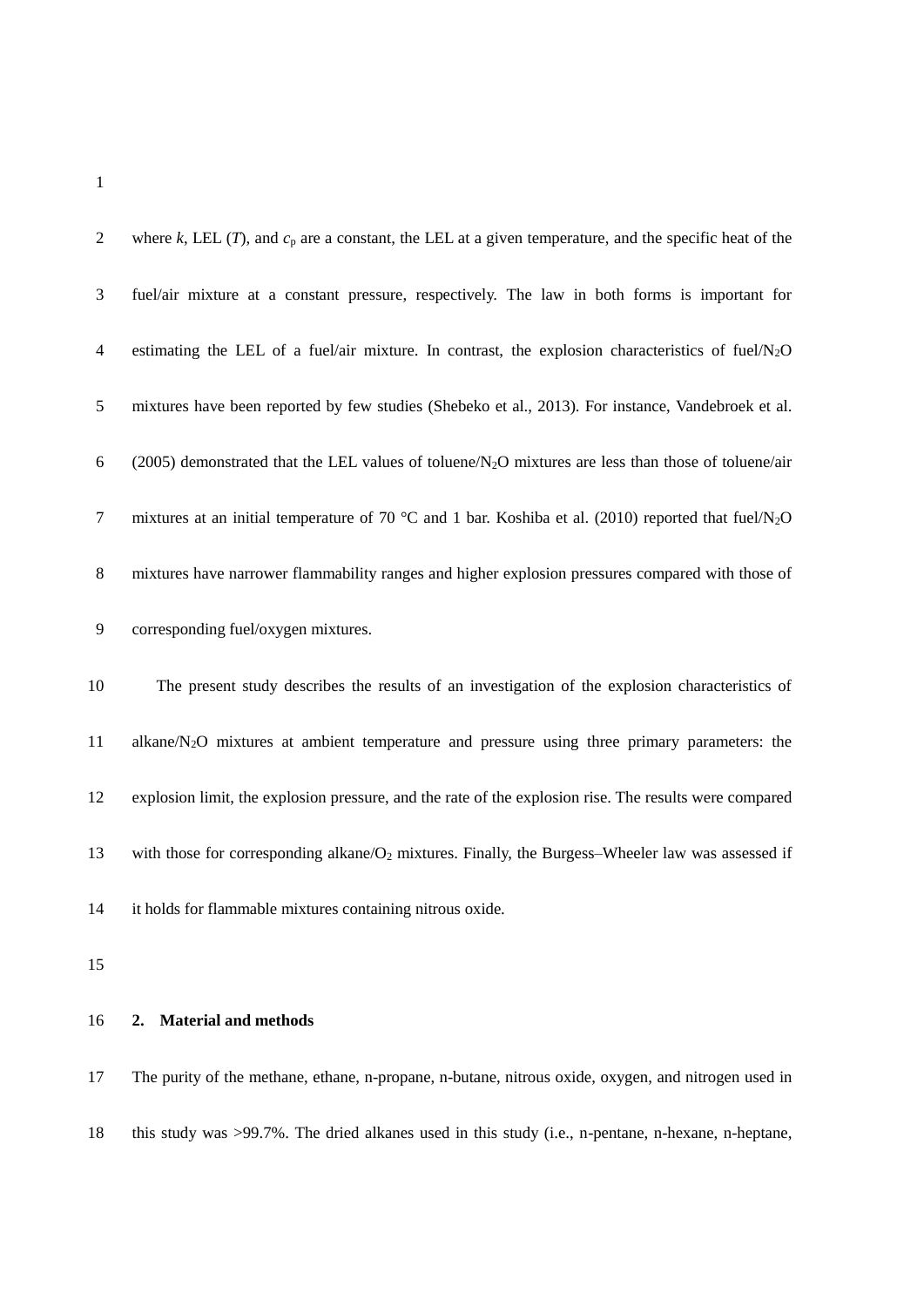## and n-octane) were of reagent grade (>98.0%).

 The explosion experiments were conducted using the experimental apparatus illustrated in Fig. 1 and following previously described procedures (Koshiba et al., 2010). The closed cylindrical explosion vessel had a diameter of 100 mm and a height of 120 mm; it included tungsten electrodes for ignition, a fan, and two pressure transducers. The vessel was connected to a vacuum pump and gas-supply units. Explosion experiments have frequently been conducted in vessels recommended by testing standards, such as ASTM E 681-04 (2009) and EN 1839 (2003a; 2003b). Explosion properties likely exhibit sensitivity to the experimental conditions (e.g., vessel size) because the flame-quenching effect of the vessel wall is not negligible when the vessel volume is small. The explosion vessel used in the present study was a non-standard device, and the ratio of the surface area of the vessel to its volume was relatively higher than that of standard vessels. This condition results in enhanced heat loss to the vessel wall, thereby potentially influencing the explosion characteristics. However, using this explosion vessel, the LEL and UEL (Upper Explosion Limit) of a methane/air mixture were determined to be 5.2% and 15.3%, respectively, which are nearly the same as the values reported in the literature for the same mixture (LEL: ca. 5%; UEL: ca. 15%) (Pfahl et al., 2000; Kuchta, 1985). Thus, the energy loss in the small-volume vessel was considered to be small.

Each measurement was performed at ambient pressure and temperature and repeated thrice to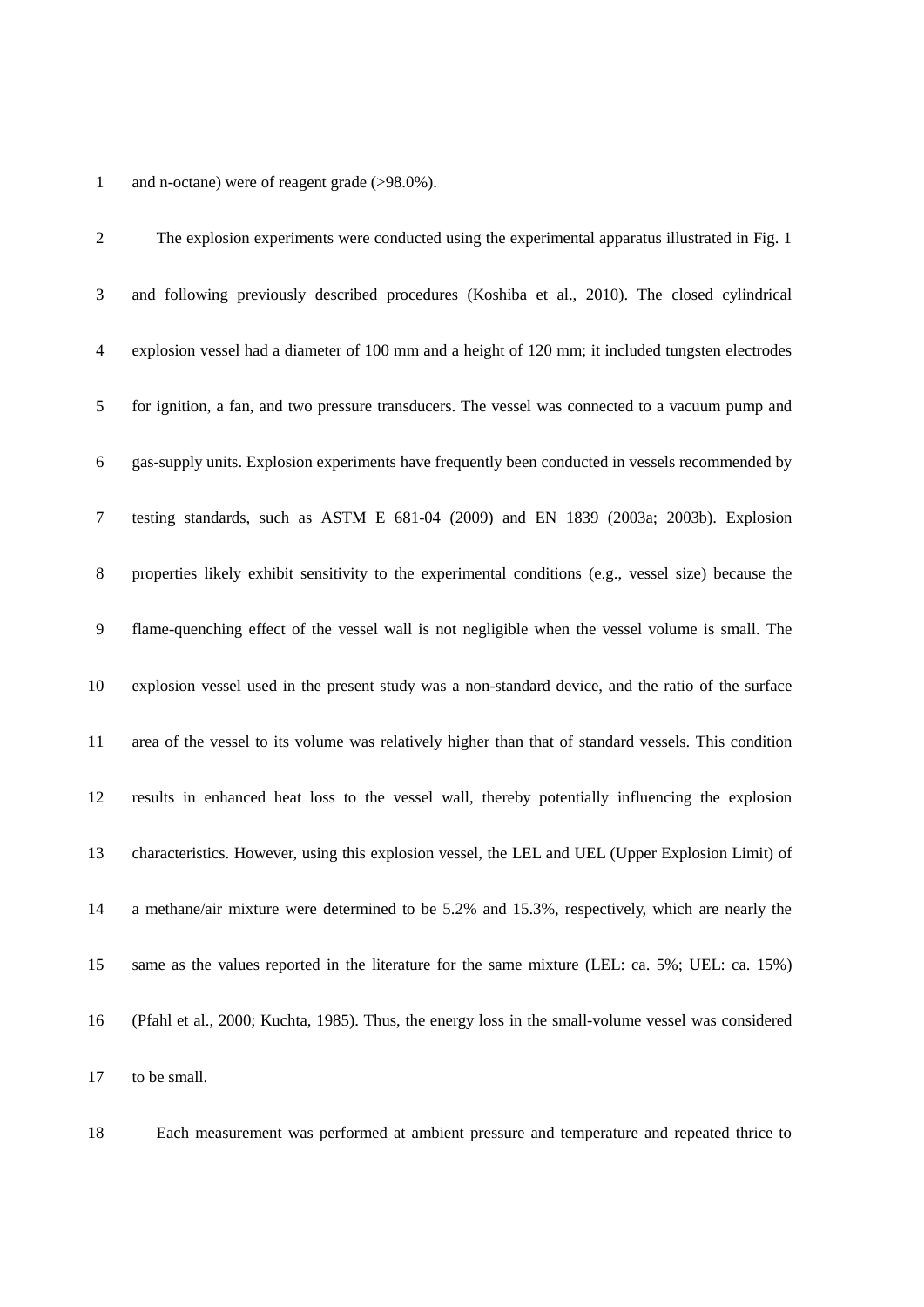| $\mathbf{1}$   | confirm its reproducibility. Prior to each experiment, the explosion vessel was evacuated. The                                                                                                                                                                                                                                                        |
|----------------|-------------------------------------------------------------------------------------------------------------------------------------------------------------------------------------------------------------------------------------------------------------------------------------------------------------------------------------------------------|
| $\overline{2}$ | flammable mixture was then created in the vessel using the partial-pressure method, and the mixture                                                                                                                                                                                                                                                   |
| 3              | was mechanically stirred. After a brief interval, each mixture was ignited at the center of the vessel                                                                                                                                                                                                                                                |
| 4              | with an electrical spark (18 J), and the explosion pressure was measured using a pressure transducer                                                                                                                                                                                                                                                  |
| 5              | (PGM-H, Kyowa Electronic Instruments, Japan) placed on the side wall of the vessel via a strain                                                                                                                                                                                                                                                       |
| 6              | measuring unit (NR-ST04, Keyence, Japan). A 7% pressure rise criterion for explosion was applied.                                                                                                                                                                                                                                                     |
| 7              | Thermochemical equilibrium calculations to determine the adiabatic flame temperatures were                                                                                                                                                                                                                                                            |
| 8              | performed using the CHEMKIN ver. 4.1.1 program (Kee et al., 2007). For the fuel/N <sub>2</sub> O mixtures, the                                                                                                                                                                                                                                        |
| 9              | following 34 chemical species were considered: H, H <sub>2</sub> , OH, HO <sub>2</sub> , H <sub>2</sub> O, H <sub>2</sub> O <sub>2</sub> , O, O <sub>2</sub> , HCO, C, CO,                                                                                                                                                                            |
| 10             | CO <sub>2</sub> , CH, CH <sub>2</sub> , CH <sub>3</sub> , CH <sub>4</sub> , C <sub>2</sub> , C <sub>2</sub> H <sub>2</sub> , C <sub>2</sub> H <sub>4</sub> , C <sub>2</sub> H <sub>5</sub> , C <sub>2</sub> H <sub>6</sub> , C <sub>3</sub> , C <sub>4</sub> , C <sub>5</sub> , C <sub>6</sub> H <sub>6</sub> , the fuel, CN, N, N <sub>2</sub> , NO, |
| 11             | $NO2$ , $N2O$ , NH, and HNO; for the fuel/O <sub>2</sub> mixtures, 26 equilibrium species (those without nitrogen                                                                                                                                                                                                                                     |
| 12             | atoms) were used for the calculations. The thermodynamic data for these species were extracted                                                                                                                                                                                                                                                        |
| 13             | from the NASA database (2001).                                                                                                                                                                                                                                                                                                                        |
| 14             |                                                                                                                                                                                                                                                                                                                                                       |
| 15             | 3. Results and discussion                                                                                                                                                                                                                                                                                                                             |
| 16             | 3.1 Explosion limits                                                                                                                                                                                                                                                                                                                                  |

Fig. 2a and b illustrate the UELs and LELs as a function of the carbon number of the alkanes,

18 respectively. For the fuel/ $O_2$  mixtures, these values for the LELs and UELs agree well with those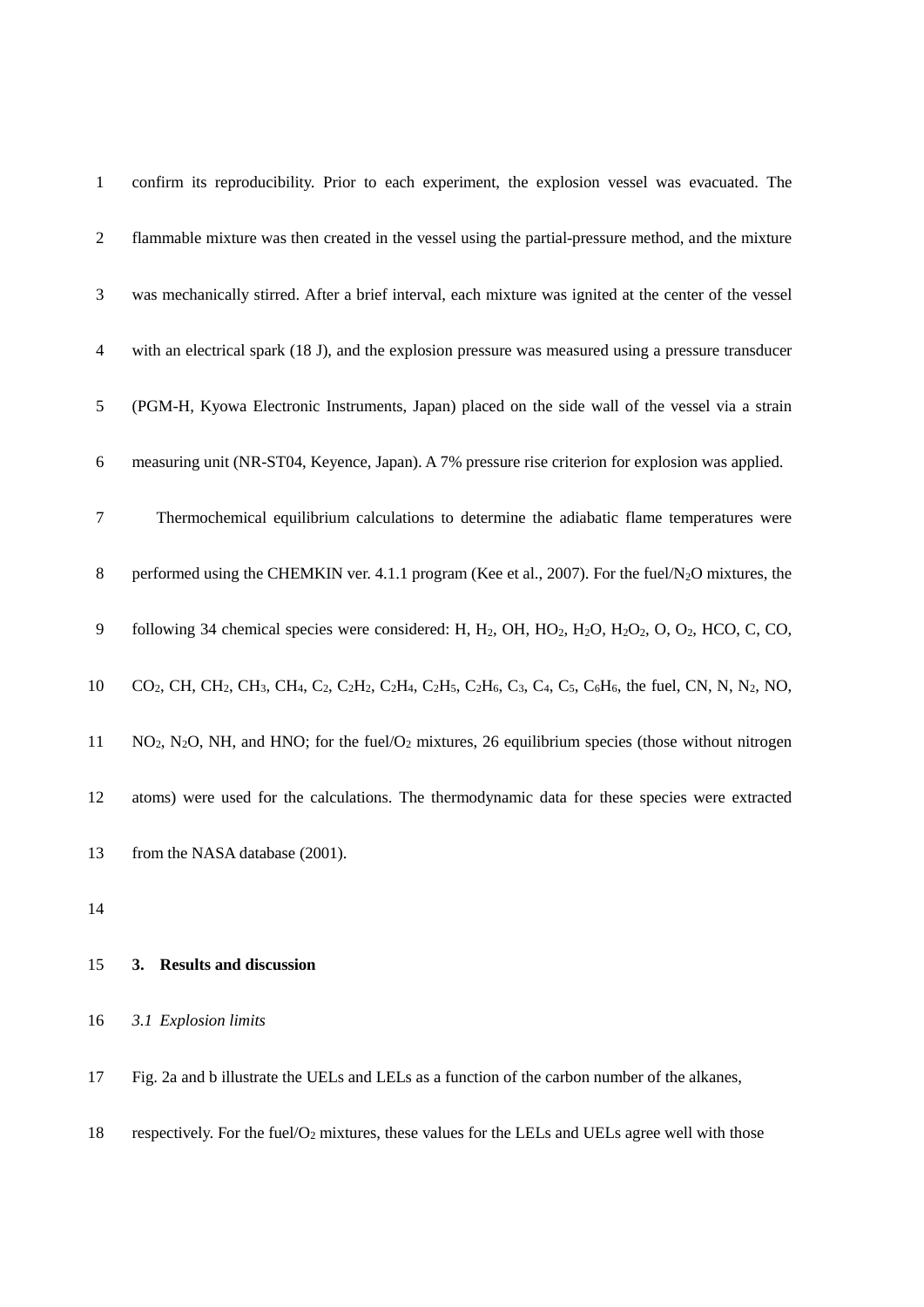| $\mathbf{1}$   | reported in the literature (Coward and Jones, 1952). As the carbon number increases, the UELs and                                            |
|----------------|----------------------------------------------------------------------------------------------------------------------------------------------|
| $\overline{2}$ | LELs of the alkane/ $O_2$ mixtures decreases. For reference, the UELs and LELs of alkane/air mixtures                                        |
| 3              | reported in the literature (Crowl and Louvar, 2011) are shown in Fig. 2a and b, respectively. The                                            |
| 4              | UEL and LEL of the CH <sub>4</sub> /N <sub>2</sub> O mixture were found to be 42.4% and 2.5%, respectively, and are in                       |
| 5              | good agreement with those reported by Pfahl and co-workers (2000). As seen in these figures, the                                             |
| 6              | UELs and LELs decreases as the carbon number increases, similar to those observed for the                                                    |
| 7              | alkane/O <sub>2</sub> mixtures described above.                                                                                              |
| 8              | Under fuel-lean conditions, a flammable gas or vapor undergoes complete combustion due to the                                                |
| 9              | presence of excess oxidant, and similar combustion processes are observed in oxygen and air                                                  |
| 10             | atmospheres. Thus, nearly the same LELs were obtained for both the alkane/O <sub>2</sub> and corresponding                                   |
| 11             | alkane/air mixtures (Chen, 2011). However, differences in the LEL values were observed for the                                               |
| 12             | alkane/ $N_2O$ and corresponding alkane/ $O_2$ mixtures. The UEL value for a flammable gas in oxygen is                                      |
| 13             | also remarkably larger than that for the same gas in air because of the fuel-rich conditions (Shu and                                        |
| 14             | Wen, 2002). A similar result was obtained for the alkane/N <sub>2</sub> O mixtures; the UELs were significantly                              |
| 15             | lower than those for the corresponding oxygen mixtures.                                                                                      |
| 16             | The tested mixtures were ranked in the following order in terms of their explosion ranges:                                                   |
| 17             | alkane/O <sub>2</sub> > alkane/N <sub>2</sub> O >> alkane/air; their LEL values were in the following order: alkane/O <sub>2</sub> $\approx$ |
| 18             | alkane/air > alkane/N <sub>2</sub> O, indicating that flammable mixtures were formed under N <sub>2</sub> O atmospheres                      |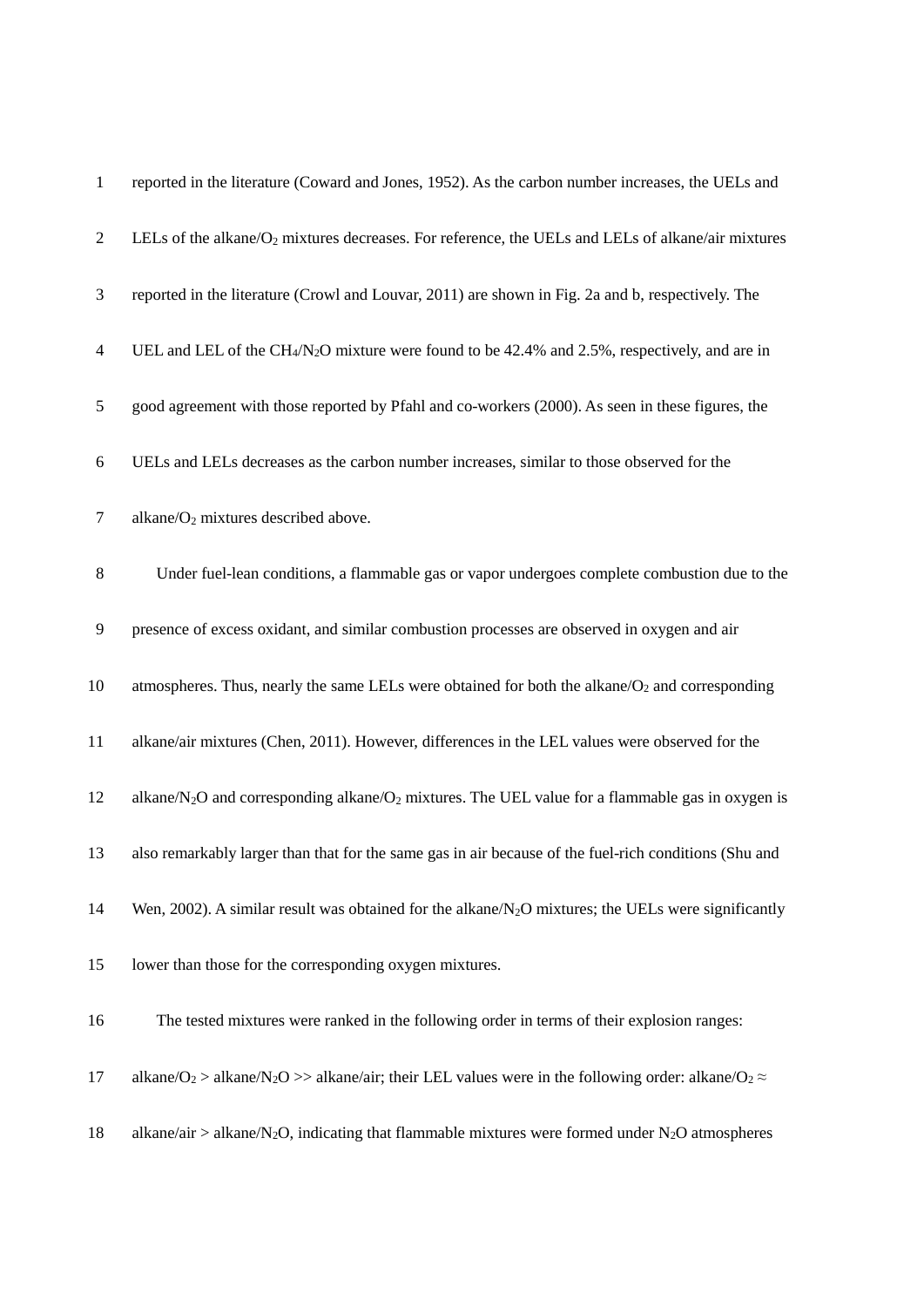more readily than under oxygen and air atmospheres, even for small amounts of the alkane gases or vapors.

#### *3.2 Burgess–Wheeler law*

5 Eq. (2) suggests that the Burgess–Wheeler law trivially holds for alkane/N<sub>2</sub>O mixtures if  $\Delta H$  varies approximately linearly with respect to the reciprocal of its lower explosion limit: 1/LEL. Fig. 3 shows the variations of the enthalpies as a function of 1/LEL for the three types of mixtures. These 8 plots were approximately linear with high coefficients of determination: 0.97 for the alkane/N<sub>2</sub>O mixtures, 0.99 for the alkane/O<sup>2</sup> mixtures, and 0.98 for the alkane/air mixtures. These results indicate that the decomposition enthalpy of nitrous oxide had little impact, and hence, the Burgess–Wheeler law holds for *n*-alkane/N2O mixtures. The different slopes of the lines shown in Fig. 3 indicate that the parameters of the Burgess–Wheeler law should be changed. However, this paper does not address the issue because there may be no significant differences in the slopes due to the somewhat greater variations in the adiabatic flame temperatures shown in Table 1.

## *3.3 Explosion pressure and rate of pressure rise*

17 Fig. 4a depicts the observed explosion pressures for alkane/ $N_2O/N_2$  mixtures as a function of the 18 equivalence ratio  $(\phi)$ . The equivalence ratio was calculated based on the following overall reactions: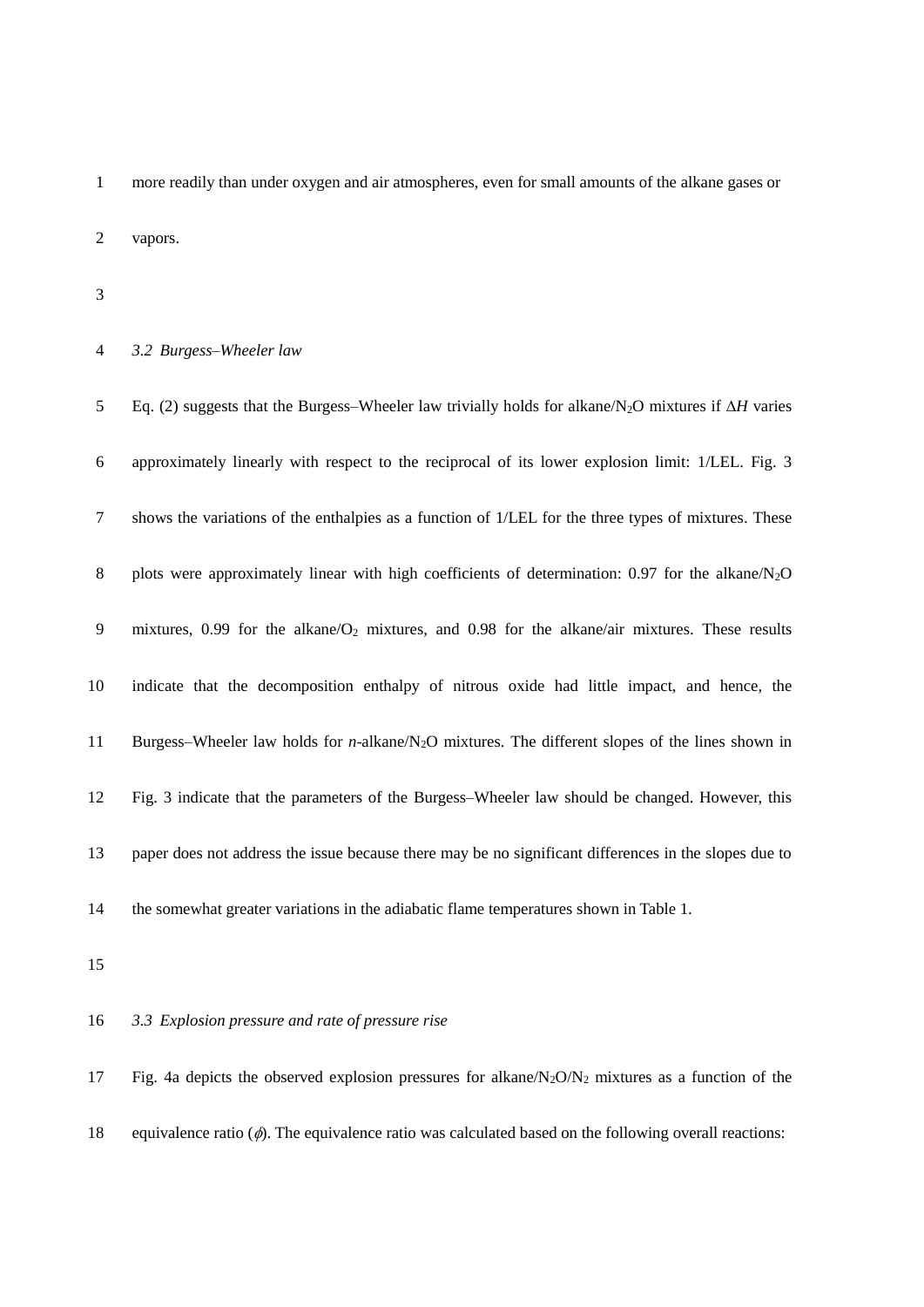1  
\n
$$
C_nH_{2n+2} + (3n+1)N_2O \rightarrow nCO_2 + (n+1)H_2O + (3n+1)N_2,
$$
\n(4)

3 
$$
C_nH_{2n+2} + ((3n+1)/2)O_2 \rightarrow nCO_2 + (n+1)H_2O,
$$
 (5)

| 5      | When the equivalence ratio is just 1, the reaction is stoichiometric; if $\phi > 1$ and $\phi < 1$ , the mixtures                            |
|--------|----------------------------------------------------------------------------------------------------------------------------------------------|
| 6      | are at the fuel-rich and fuel-lean conditions, respectively. The nitrogen concentration was fixed at 30                                      |
| $\tau$ | vol%. The explosion pressure can be seen to initially increase with an increase in the equivalence                                           |
| $8\,$  | ratio to reach a maximum, and then declines gradually under fuel-rich conditions. In Fig. 4b, the                                            |
| 9      | explosion pressures of the alkane/ $O_2/N_2$ mixtures are plotted as a function of the equivalence ratio.                                    |
| 10     | The nitrogen concentration was also set to 30 vol%. Similar pressure behavior was observed for the                                           |
| 11     | mixtures containing $O_2$ as was seen for the corresponding mixtures containing N <sub>2</sub> O; however, a                                 |
| 12     | slight difference was found when $\phi$ < 1. That is, while the number of carbon atoms did not affect the                                    |
| 13     | explosion pressure for mixtures containing readily-decomposable $N_2O$ under fuel-lean conditions                                            |
| 14     | $(\phi < 1)$ , the explosion pressures for the corresponding mixtures containing O <sub>2</sub> varied significantly                         |
| 15     | with the carbon number under these conditions. These results also imply that the presence of excess                                          |
| 16     | nitrous oxide at $\phi$ < 1 caused the pressure rise because of decomposition of nitrous oxide to dominate                                   |
| 17     | the reaction. In fact, chemical equilibrium calculations confirmed that the N <sub>2</sub> O fraction at $\phi$ < 1 was                      |
| 18     | on the order of $10^{-6}$ , indicating that most of the N <sub>2</sub> O decomposed to N <sub>2</sub> and O <sub>2</sub> according to Eq. 1. |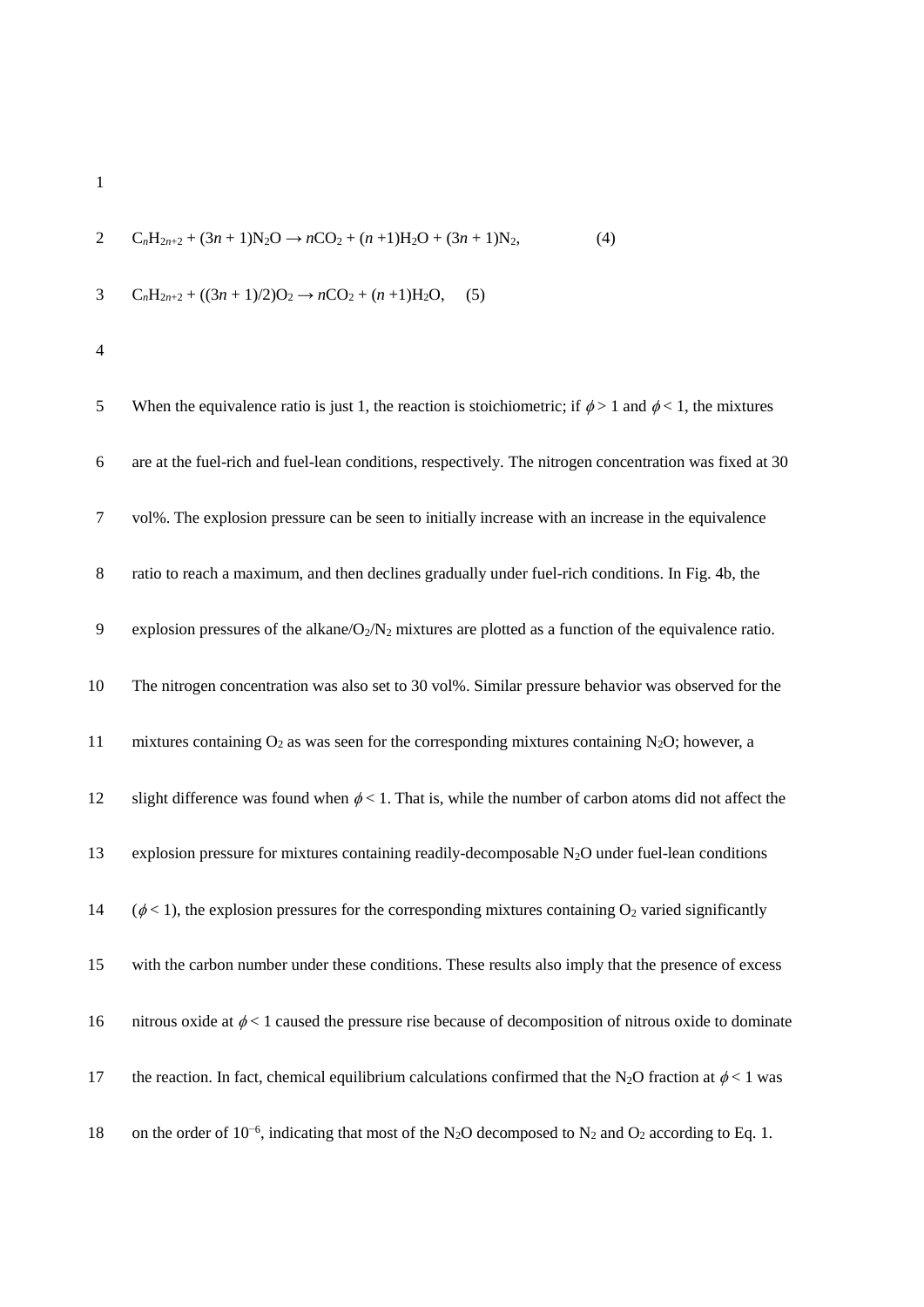1 The fact that the explosion pressures for the  $N_2O$  mixtures were higher than those for the

2 corresponding  $O_2$  mixtures at  $\phi < 1$  further supports this conclusion.

3 Table 2 lists the deflagration index  $(K_G)$  values for the mixtures containing N<sub>2</sub>O or O<sub>2</sub> at the 4 equivalence ratio for which the explosion pressure reached a maximum value. K<sub>G</sub> was determined 5 using the following equation (NFPA, 2013):

6

7  $K_G = (dP/dt)_{max} \cdot V^{1/3}$ , (6)

8

9 where *P*, *t*, and *V* are the explosion pressure, time, and vessel volume, respectively. In these 10 experiments, the nitrogen concentration was once again fixed at 30 vol%. The K<sub>G</sub> values for the CH<sub>4</sub>/N<sub>2</sub>O and CH<sub>4</sub>/O<sub>2</sub> mixtures were found to be 379 bar m s<sup>-1</sup> and 682 bar m s<sup>-1</sup>, respectively. K<sub>G</sub> is 12 reported to be positively correlated with the oxidant concentration in flammable mixtures (Shu and 13 Wen, 2002) and explosion severity (Crowl and Louvar, 2011). In addition, K<sup>G</sup> has been shown to 14 increase as the adiabatic flame temperature increases (Benedetto et al., 2009). The results presented 15 in Table 2 clearly indicate that the K<sub>G</sub> increased with the carbon number of the alkane, and the K<sub>G</sub>s 16 of the mixtures containing O<sup>2</sup> were significantly larger than those for the corresponding mixtures 17 containing N<sub>2</sub>O. These results imply that the mixtures with N<sub>2</sub>O exhibited lower mixture activities 18 and explosion severity compared with the corresponding mixtures with O2. In addition, the mixtures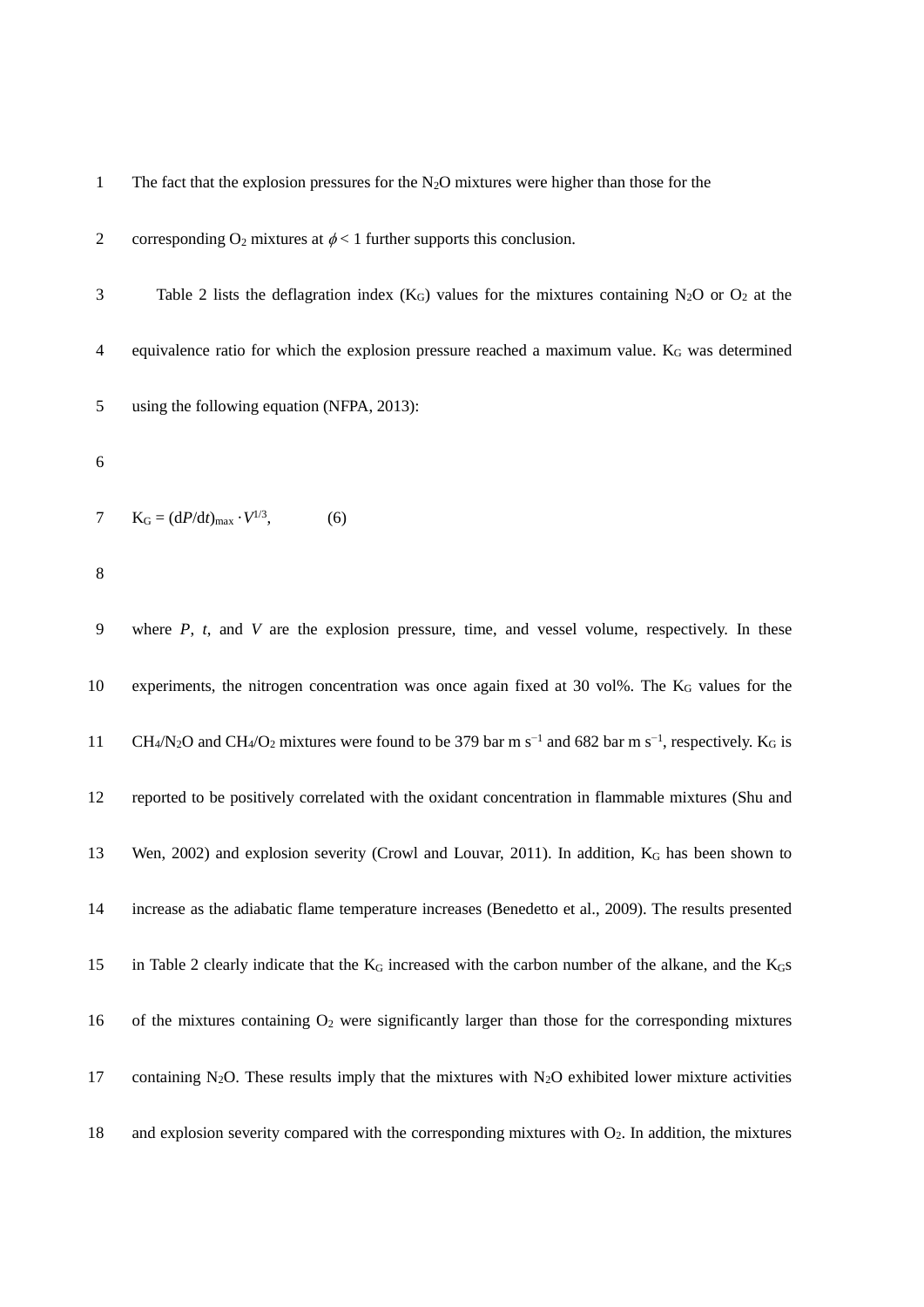1 containing  $N_2O$  had higher calculated adiabatic flame temperatures than the corresponding mixtures 2 containing O<sub>2</sub>, which is in good agreement with the findings of earlier studies (Koshiba et al, 2010).

3

#### 4 **4. Conclusions**

5 The explosion properties of C1–C8 n-alkane/N<sub>2</sub>O mixtures were investigated to ensure safe 6 operations when using these types of mixtures. On the basis of their explosion ranges, the tested 7 mixtures with the same alkanes were ranked in the following order: alkane/ $O_2 >$  alkane/ $N_2O$  >> 8 alkane/air; the order of the LELs of the tested mixtures with the same alkanes was alkane/O<sub>2</sub>  $\approx$ 9 alkane/air > alkane/N2O. In addition, the Burgess–Wheeler law was determined to hold for 10 flammable mixtures containing N<sub>2</sub>O. Finally, the N<sub>2</sub>O mixtures exhibited larger K<sub>G</sub> vales than the 11 corresponding O<sub>2</sub> mixtures. 12 13 **References** 14 ASTM E 681-04, 2009. Standard test method for concentration limits of flammability of chemicals 15 (vapors and gases). Vol. 14.02. West Conshohocken, PA. 16 17 Benedetto A.D., Sarli V.D., Salzano E., Cammarota F., Russo G., 2009. Explosion behavior of

18 CH<sub>4</sub>/O<sub>2</sub>/N<sub>2</sub>/CO<sub>2</sub> and H<sub>2</sub>/O<sub>2</sub>/N<sub>2</sub>/CO<sub>2</sub> mixtures. Int. J. Hydog. Energ. 34, 6970–6978.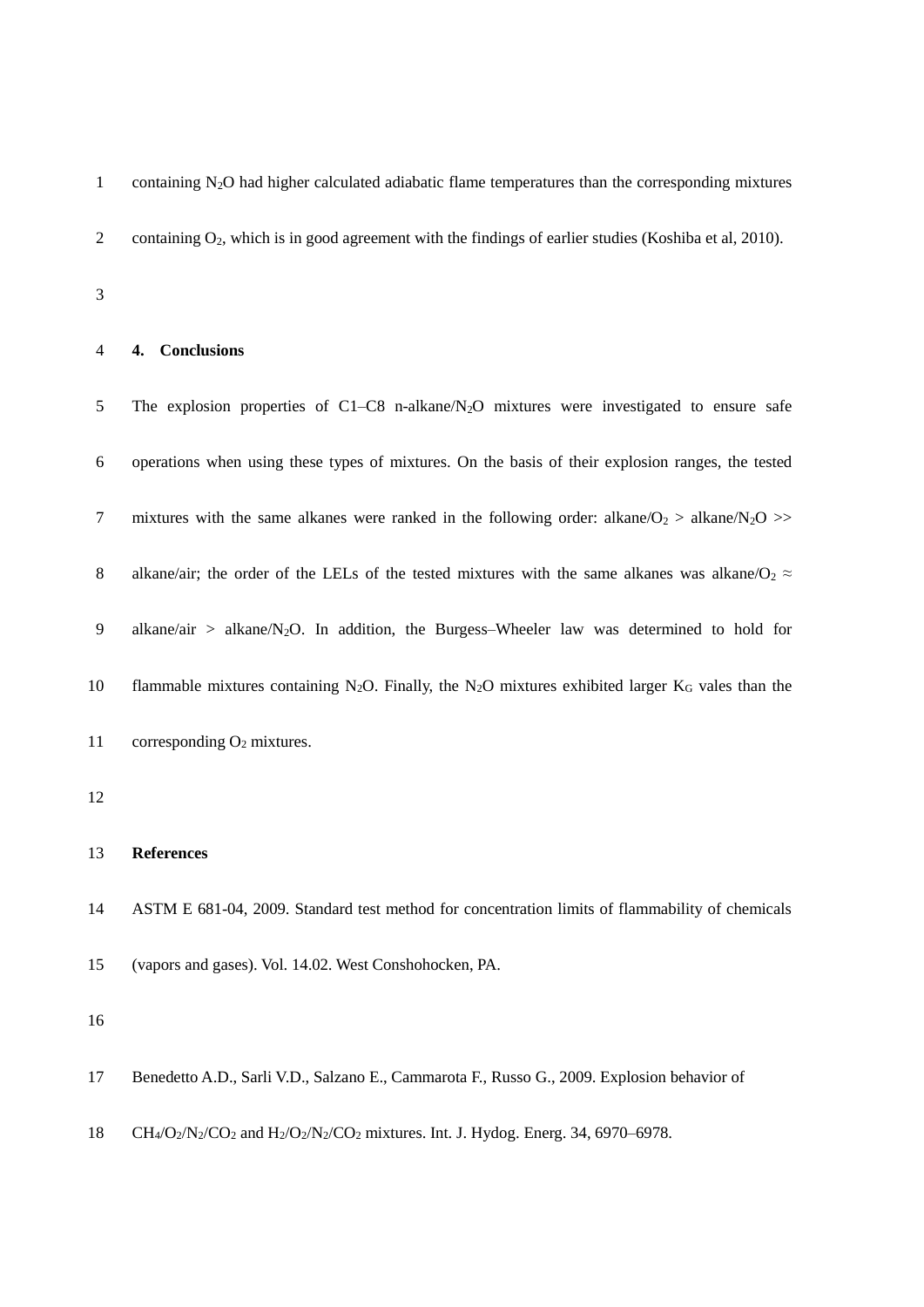- 
- Britton L.G., 2002. Using heats of oxidation to evaluate flammability hazards. Process Saf. Prog. 21, 31–54. 5 Carr E.C., Ellis K., Buhrman R.A., 1995. N depth profiles in thin  $SiO<sub>2</sub>$  grown or processed in N<sub>2</sub>O: the role of atomic oxygen. Appl. Phys. Lett. 66, 1492–1494. Chen C.C., 2011. A study on estimating flammability limits in oxygen. Ind. Eng. Chem. Res. 50, 10283–10291. Coronado C.J.R., Carvalho Jr. J.A., Andrade J.C., Cortez E.V., Carvalho F.S., Santos J.C., Mendiburu A.Z., 2012. Flammability limits: a review with emphasis on ethanol for aeronautical applications and description of the experimental procedure. J. Hazard. Mater. 241–242, 32–54. Coward H.F., Jones G.W., 1952. Limits of flammability of gases and vapors. Bureau of Mines, Washington D.C. Crowl D.A., Louvar J.F., 2011. Chemical process safety: fundamentals with applications. 3rd ed.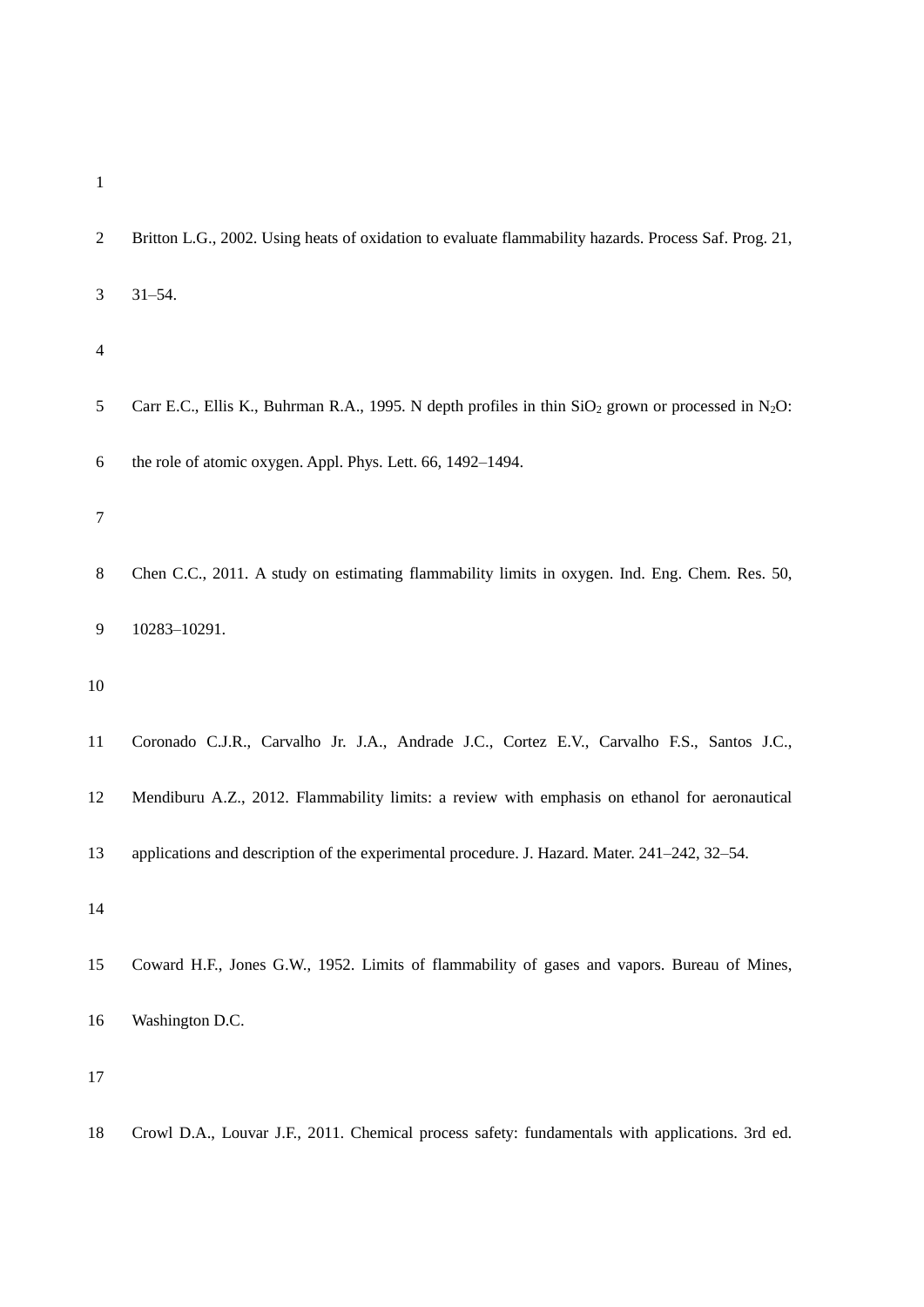| $\mathbf{1}$   | Pearson Education, Inc., Boston.                                                                     |
|----------------|------------------------------------------------------------------------------------------------------|
| $\overline{c}$ |                                                                                                      |
| 3              | EN 1839 method T., 2003a. Determination of explosion limits of gases and vapours. Sec 4.1.           |
| $\overline{4}$ | Brussels.                                                                                            |
| 5              |                                                                                                      |
| 6              | EN 1839 method B., 2003b. Determination of explosion limits of gases and vapours. Sec 4.1.           |
| 7              | Brussels.                                                                                            |
| 8              |                                                                                                      |
| 9              | Hirano T., 2004. Accidental explosions of semiconductor manufacturing gases in Japan. J. Loss. Prev. |
| 10             | Process Ind. 17, 29-34.                                                                              |
| 11             |                                                                                                      |
| 12             | Kee R.J., Rupley F.M., Miller J.A., Coltrin M.E., Grcar J.F., Meeks E., Mof-fat H.K., Lutz A.E.,     |
| 13             | Dixon-Lewis G., Smooke M.D., Warnatz J., Evans G.H., Larson R.S., Mitchell R.E., Petzold L.R.,       |
| 14             | Reynolds W.C., Caracotsios M., Stew-art W.E., Glarborg P., Wang C., McLellan C.L., Adigun O.,        |
| 15             | Houf W.G., Chou C.P., Miller S.F., Ho P., Young P.D., Young D.J., Hodgson D.W., Petrova M.V.,        |
| 16             | Puduppakkam K.V., 2007. CHEMKIN Release 4.1.1, Reaction Design, San Diego, CA.                       |
| 17             |                                                                                                      |
|                |                                                                                                      |

Kondo S., Takizawa K., Takahashi A., Tokuhashi K., Sekiya A., 2008. A study on flammability limits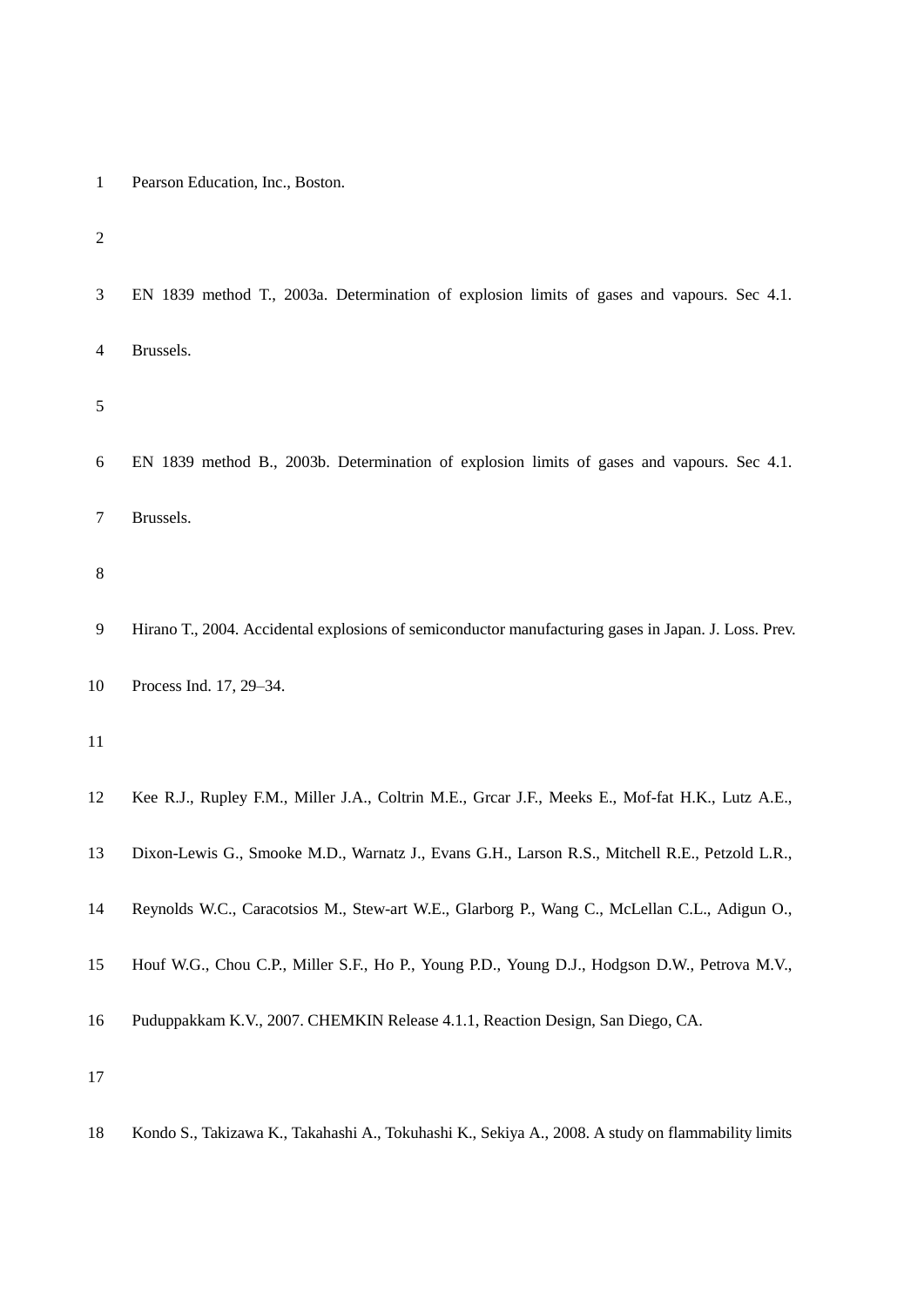| $\mathbf{1}$   | of fuel mixtures. J. Hazard. Mater. 155, 440-448.                                                |
|----------------|--------------------------------------------------------------------------------------------------|
| $\overline{2}$ |                                                                                                  |
| 3              | Koshiba Y., Takigawa T., Matsuoka Y., Ohtani H., 2010. Explosion characteristics of flammable    |
| $\overline{4}$ | organic vapors in nitrous oxide atmosphere. J. Hazard. Mater. 183, 746-753.                      |
| 5              |                                                                                                  |
| 6              | Kuchta J.M., 1985. Investigation of fire and explosion accidents in the chemical mining and      |
| 7              | fuel-related industries. Bureau of Mines. Bull 680, Washington D.C.                              |
| 8              |                                                                                                  |
| 9              | NASA THERMO BUILD, 2001. http://www.grc.nasa.gov/WWW/CEAWeb/ceaThermoBuild.htm                   |
| 10             | (Accessed 22.02.15).                                                                             |
| 11             |                                                                                                  |
| 12             | NFPA 68, 2013. Standard on explosion protection by deflagration vending. 2013 ed. Quincy, MA.    |
| 13             |                                                                                                  |
| 14             | Parres-Esclapez S., Illán-Gómez M.J., Salinas-Martínez de Lecea C., Bueno-López A., 2010. On the |
| 15             | importance of the catalyst redox properties in the $N_2O$ decomposition over alumina and ceria   |
| 16             | supported Rh, Pd and Pt. Appl. Catal. B Environ. 96, 370–378.                                    |
| 17             |                                                                                                  |

Pfahl U.J., Ross M.C., Shepherd J.E., 2000. Flammability limits, ignition energy, and flame speeds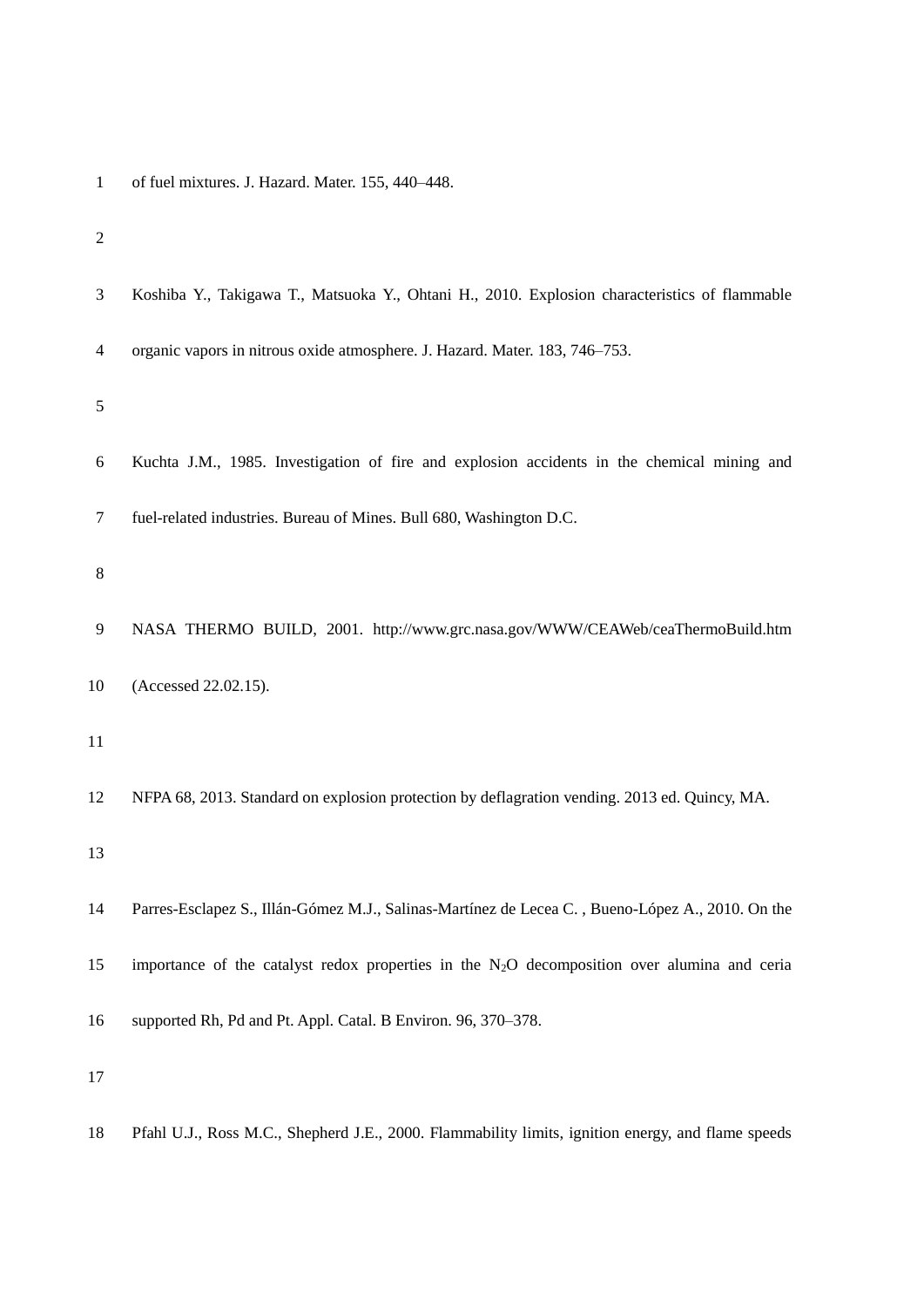|  |  |  |  |  |  | in H <sub>2</sub> -CH <sub>4</sub> -NH <sub>3</sub> -N <sub>2</sub> O-O <sub>2</sub> -N <sub>2</sub> mixtures. Combust. Flame 123, 140-158. |  |  |  |  |  |
|--|--|--|--|--|--|---------------------------------------------------------------------------------------------------------------------------------------------|--|--|--|--|--|
|--|--|--|--|--|--|---------------------------------------------------------------------------------------------------------------------------------------------|--|--|--|--|--|

| $\sqrt{2}$ |                                                                                                           |
|------------|-----------------------------------------------------------------------------------------------------------|
| 3          | Porto M.F. de S., de Carvalho S.M.T., 1996. Major chemical accidents in industrializing countries:        |
| 4          | the socio-political amplification of risk. Risk Anal. 16, 19–29.                                          |
| 5          |                                                                                                           |
| 6          | Rowley J.R., Rowley R.L., Wilding W.V., 2011. Estimation of the lower flammability limit of               |
| 7          | organic compounds as a function of temperature. J. Hazard. Mater. 186, 551-557.                           |
| 8          |                                                                                                           |
| 9          | Rowley J.R., Rowley R.L., Wilding W.V., 2010. Experimental determination and re-examination of            |
| 10         | the effect of initial temperature on the lower flammability limit of pure liquids. J. Chem. Eng. Data     |
| 11         | 55, 3063-3067.                                                                                            |
| 12         |                                                                                                           |
| 13         | Shebeko A.Y., Shebeko Y.N., Zuban A.V., Navzenya V.Y., 2013. An experimental investigation of an          |
| 14         | inertization effectiveness of fluorinated hydrocarbons in relation to premixed $H_2-N_2O$ and $CH_4-N_2O$ |
| 15         | flames. J. Loss Prev. Process Ind. 26, 1639-1645.                                                         |
| 16         |                                                                                                           |
| 17         | Shu C.M., Wen P.J., 2002. Investigation of the flammability zone of o-xylene under various                |
| 18         | pressures and oxygen concentrations at 150 °C. J. Loss Prev. Process Ind. 15, 253-263.                    |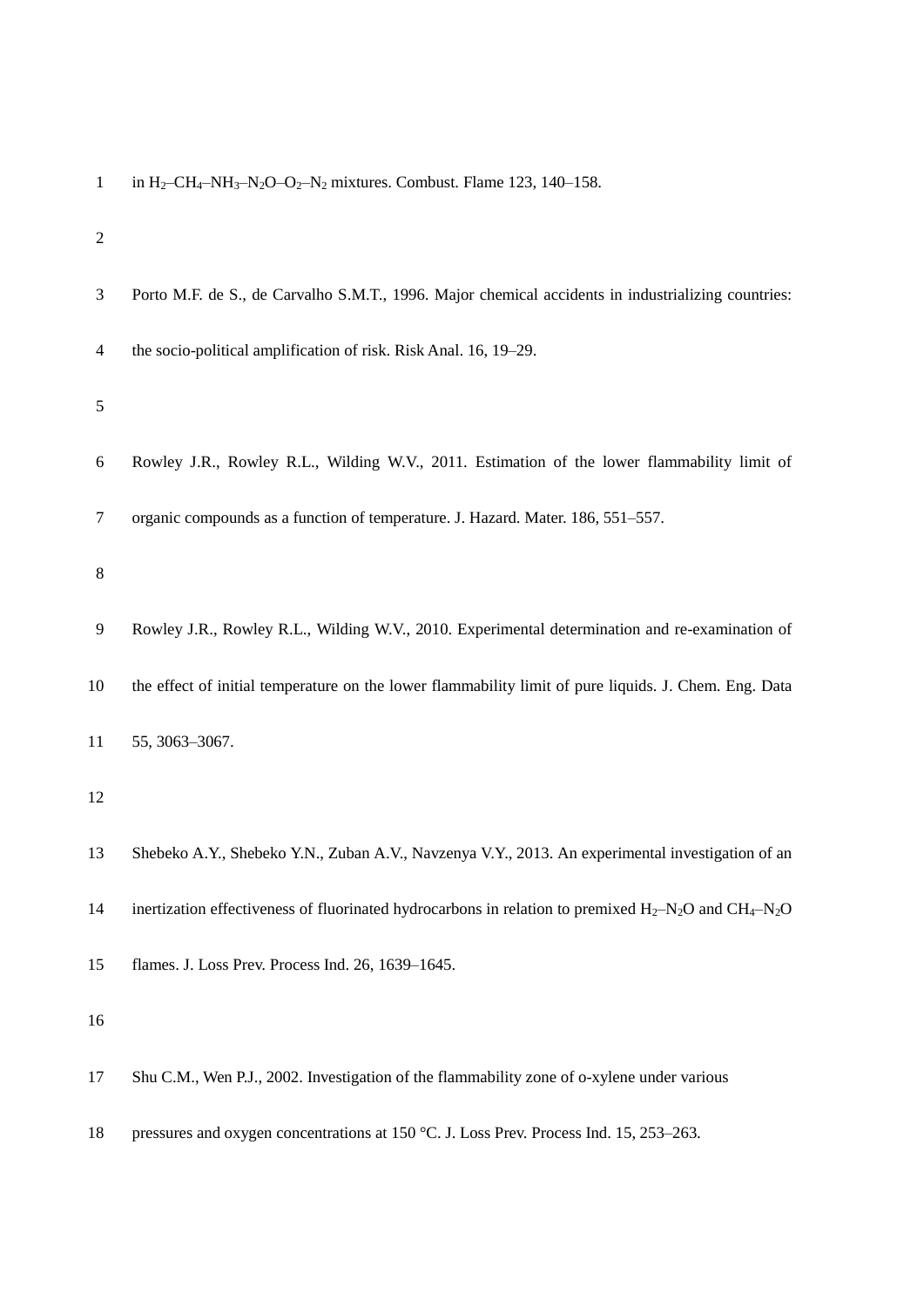| $\mathbf{2}$   | Tang C., Zhang S., Si Z., Huang Z., Zhang K., Jin Z., 2014. High methane natural gas/air explosion |
|----------------|----------------------------------------------------------------------------------------------------|
| $\mathfrak{Z}$ | characteristics in confined vessel. J. Hazard. Mater. 27, 520-528.                                 |
| $\overline{4}$ |                                                                                                    |
| $\sqrt{5}$     | Vandebroek L., Van den Schoor F., Verplaetsen F., Berghmans J., Winter H, van't Oost E., 2005.     |
| 6              | Flammability limits and explosion characteristics of toluene-nitrous oxide mixtures. J. Hazard.    |
| $\tau$         | Mater. A120, 57-65.                                                                                |
| $\,8\,$        |                                                                                                    |
| 9              | Zabetakis M.G., 1965. Flammability characteristics of combustible gases and vapors. Bull. 627.     |
| 10             | Bureau of Mines, Washington D.C.                                                                   |
| 11             |                                                                                                    |
| 12             | Zakirov V., Sweeting M., 2001. Nitrous oxide as a rocket propellant. Acta Astronaut. 48, 353-362.  |
| 13             |                                                                                                    |
| 14             |                                                                                                    |
| 15             |                                                                                                    |
| $16\,$         |                                                                                                    |
| $17\,$         |                                                                                                    |
| $18\,$         |                                                                                                    |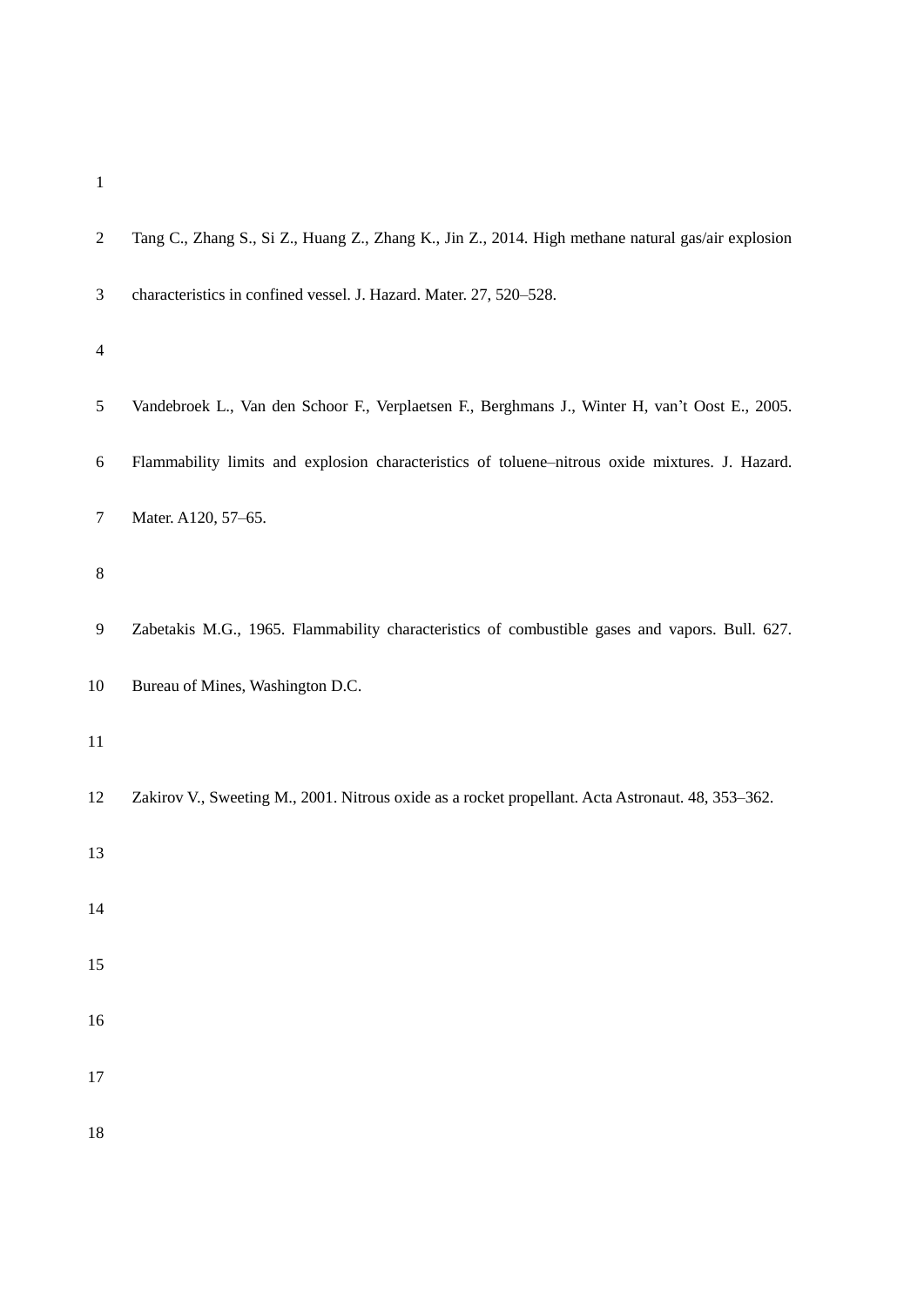| $\mathbf{1}$   |                                                                                                        |
|----------------|--------------------------------------------------------------------------------------------------------|
| $\overline{2}$ |                                                                                                        |
| 3              |                                                                                                        |
| $\overline{4}$ |                                                                                                        |
| 5              |                                                                                                        |
| 6              |                                                                                                        |
| $\tau$         |                                                                                                        |
| 8              |                                                                                                        |
| 9              |                                                                                                        |
| 10             | <b>Figure captions</b>                                                                                 |
| 11             | Fig. 1 Schematic of the experimental apparatus used for the explosion experiments.                     |
| 12             |                                                                                                        |
| 13             | Fig. 2 Explosion limits as a function of the carbon number of the alkane: (a) UELs of the mixtures     |
| 14             | and (b) LELs of the mixtures; squares = alkane/ $N_2O$ mixtures, circles = alkane/ $O_2$ mixtures, and |
| 15             | triangles = alkane/air mixtures. The data on the alkane/air mixtures were taken from Crowl and         |
| 16             | Louvar (2011).                                                                                         |
| 17             |                                                                                                        |

18 Fig. 3 Enthalpy versus 1/LEL plots; squares = alkane/N<sub>2</sub>O mixtures, circles = alkane/O<sub>2</sub> mixtures,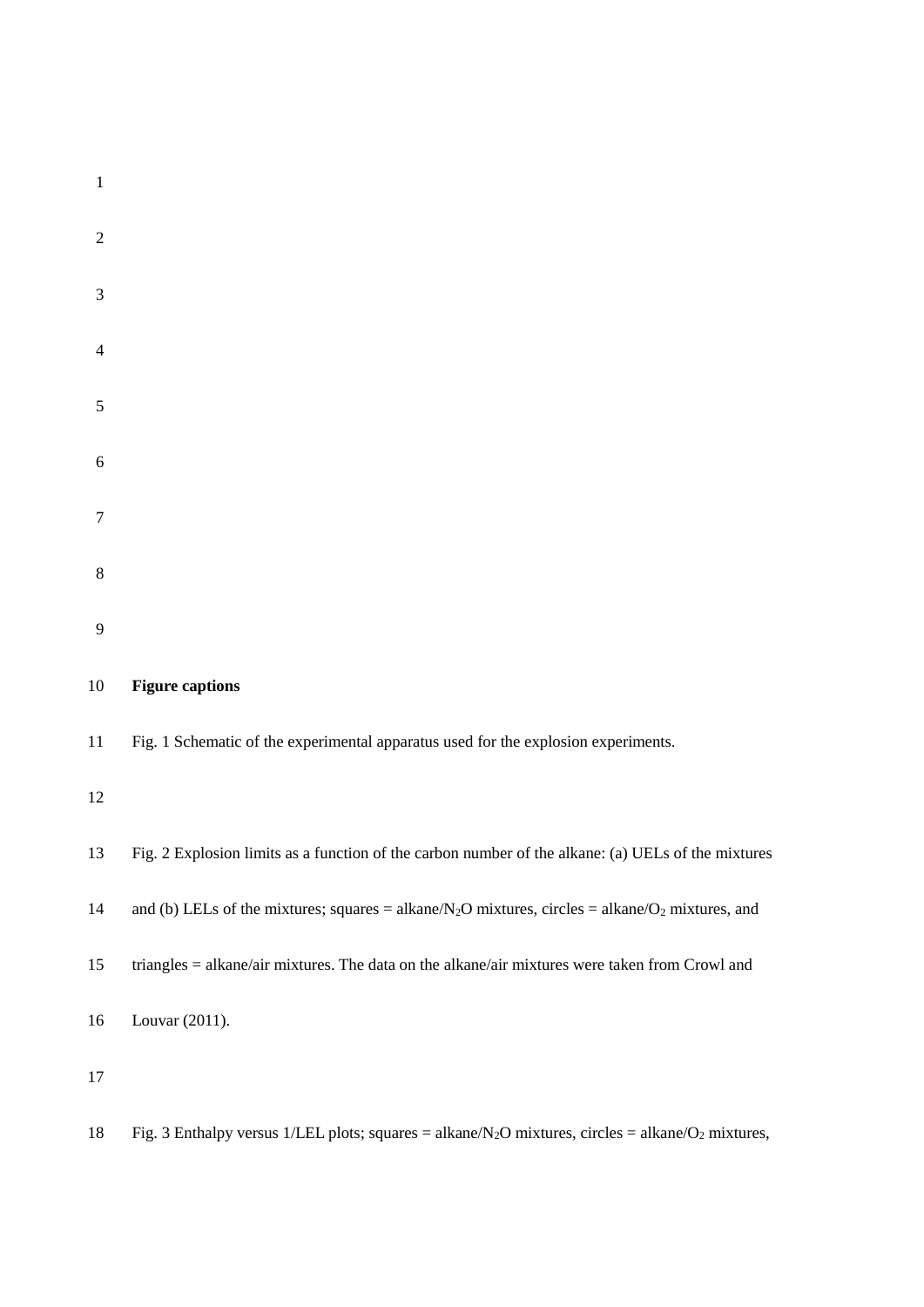# 2

| 3            | Fig. 4 Explosion pressures for mixtures containing (a) $N_2O$ and (b) $O_2$ as a function of the                                                                                              |
|--------------|-----------------------------------------------------------------------------------------------------------------------------------------------------------------------------------------------|
| 4            | equivalence ratio; circles = CH <sub>4</sub> , lozenge = C <sub>2</sub> H <sub>6</sub> , triangles = n-C <sub>3</sub> H <sub>8</sub> , squares = n-C <sub>4</sub> H <sub>10</sub> , pentagons |
| 5            | = n-C <sub>5</sub> H <sub>12</sub> , hexagons = n-C <sub>6</sub> H <sub>14</sub> , and stars = n-C <sub>7</sub> H <sub>16</sub> .                                                             |
| 6            |                                                                                                                                                                                               |
| $\tau$       |                                                                                                                                                                                               |
| 8            | <b>Table captions</b>                                                                                                                                                                         |
| $\mathbf{9}$ | Table 1 Calculated adiabatic flame temperatures for alkane/ $N_2O$ and alkane/ $O_2$ mixtures.                                                                                                |
| 10           |                                                                                                                                                                                               |
| 11           | Table 2 $K_G$ values for mixtures containing N <sub>2</sub> O or O <sub>2</sub> .                                                                                                             |
| 12           |                                                                                                                                                                                               |
| 13           |                                                                                                                                                                                               |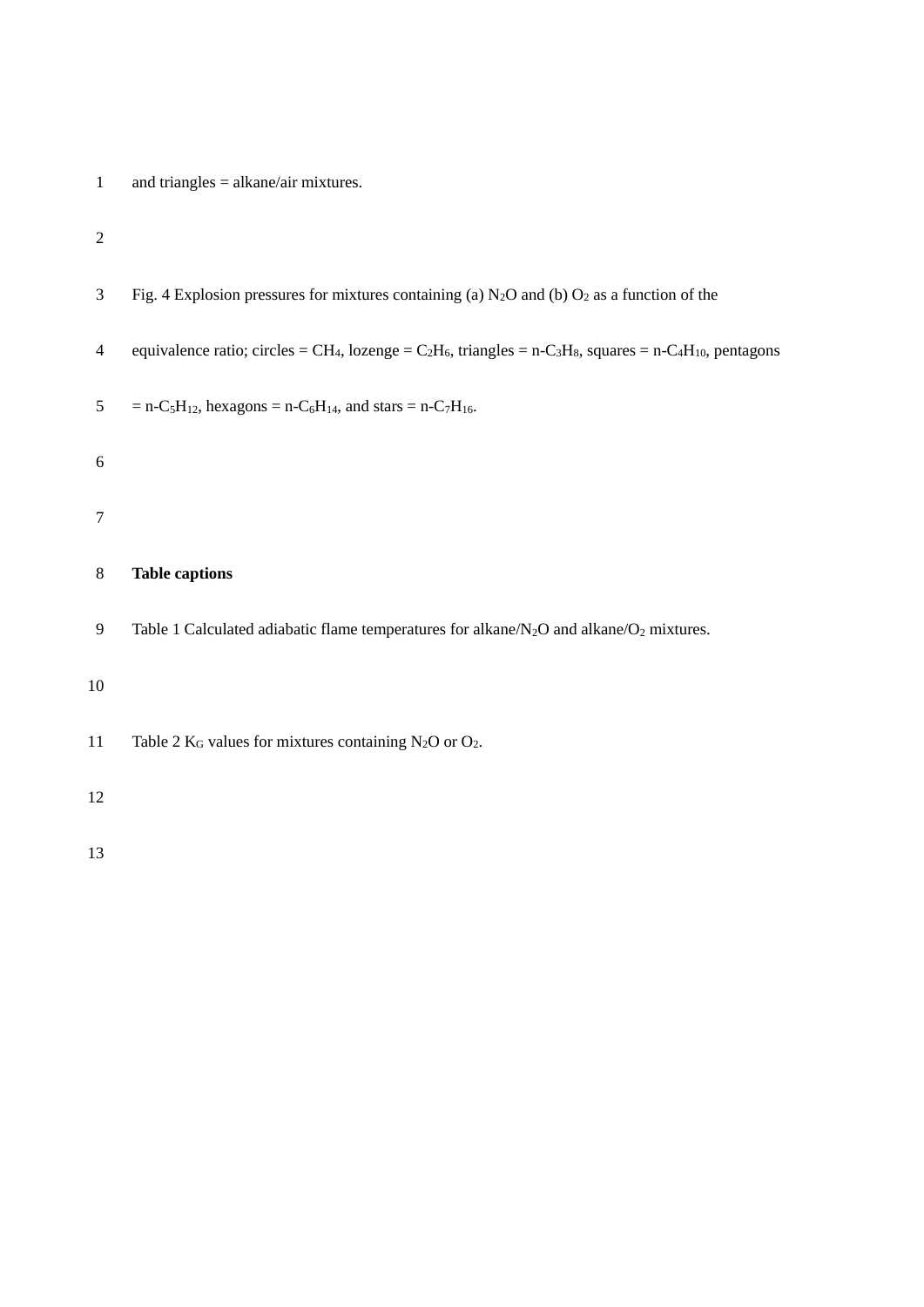**Figure 1**

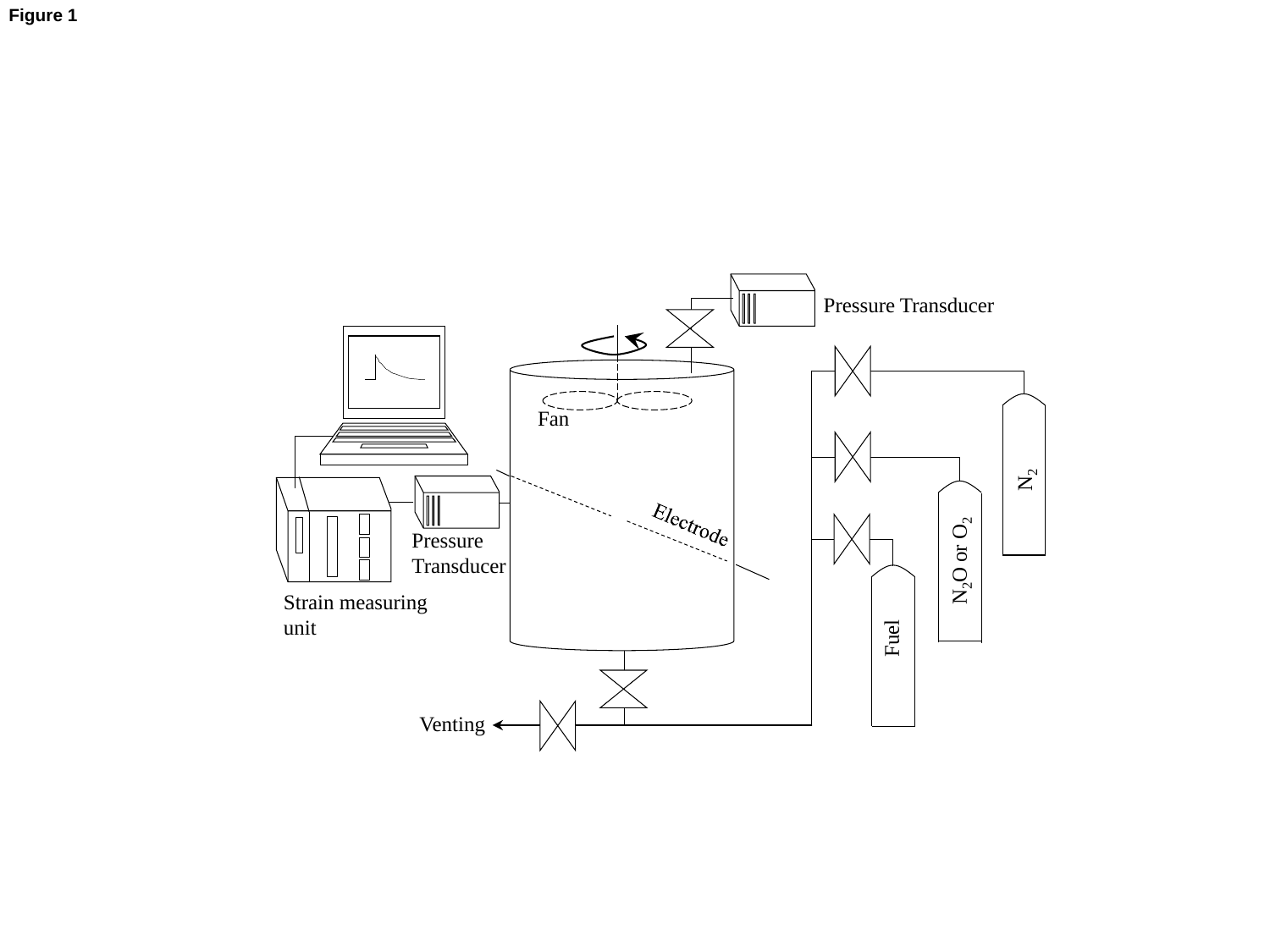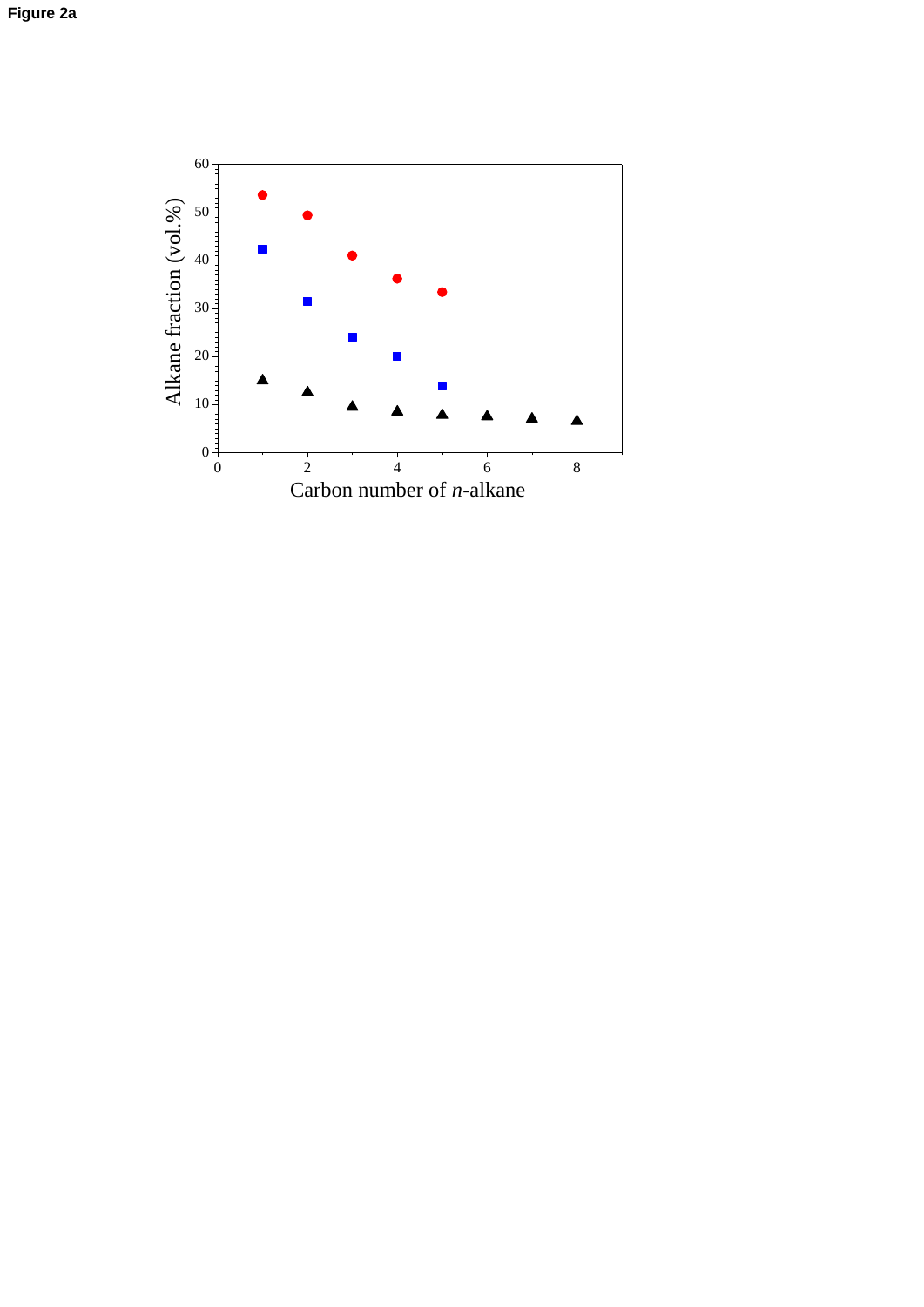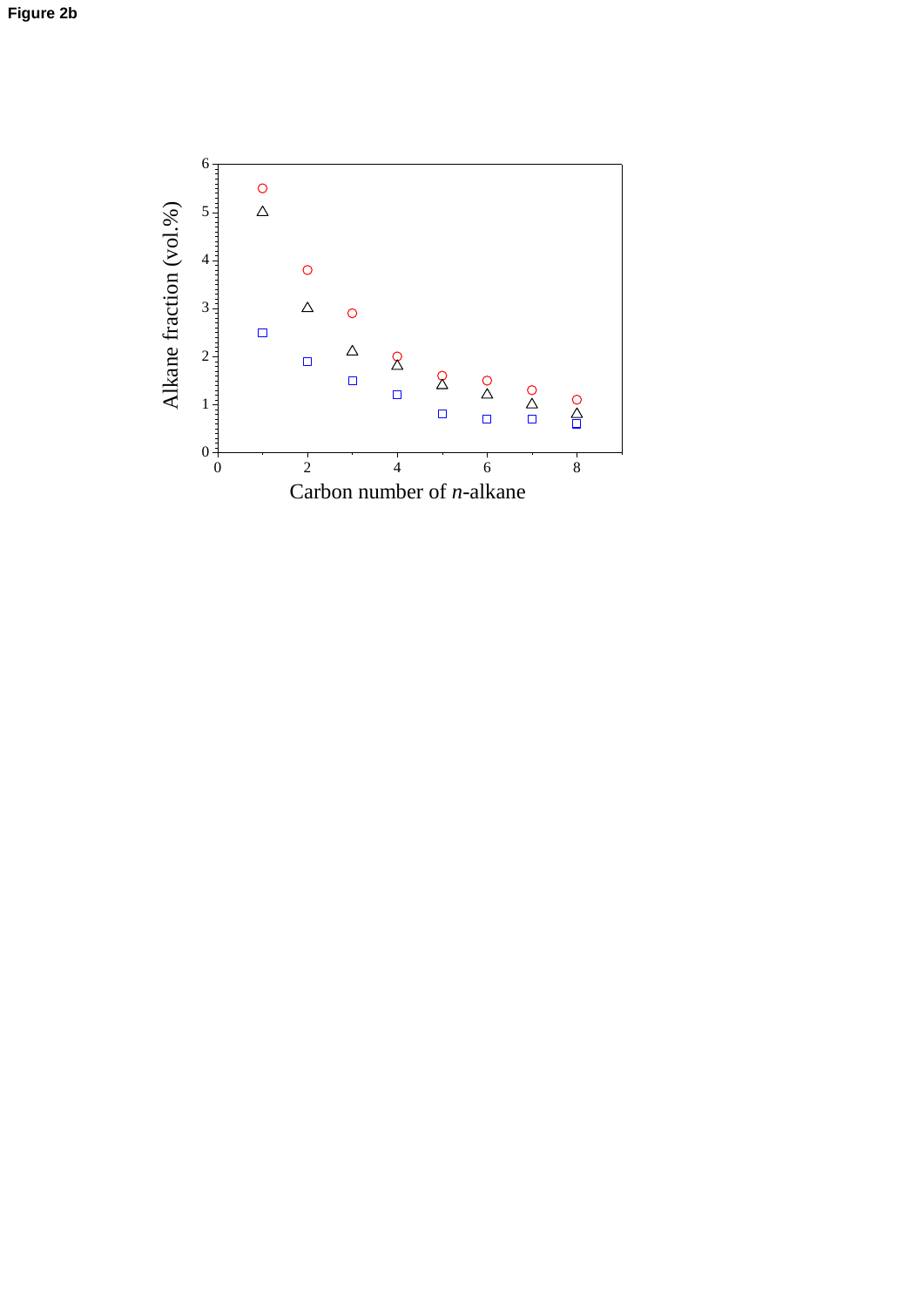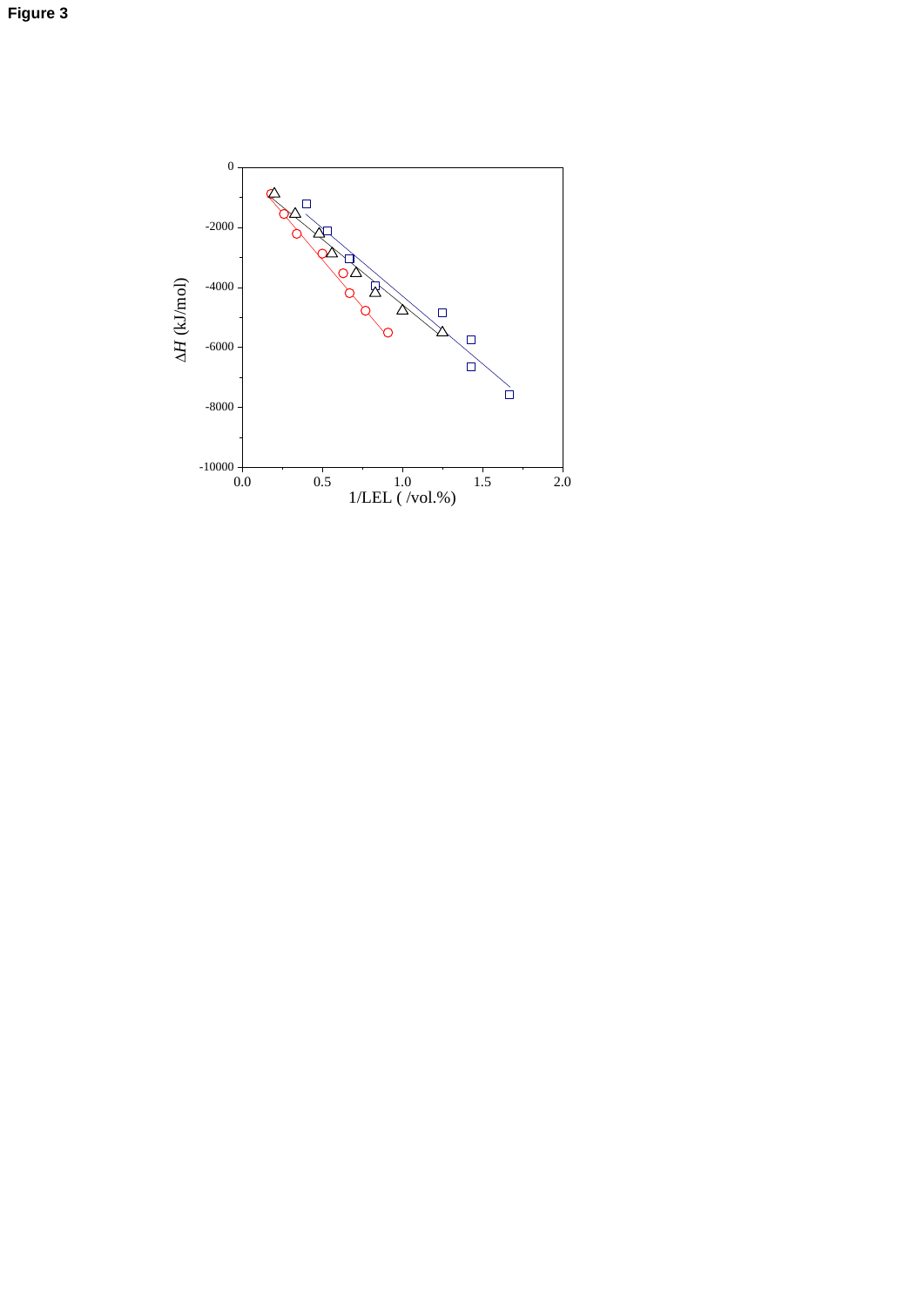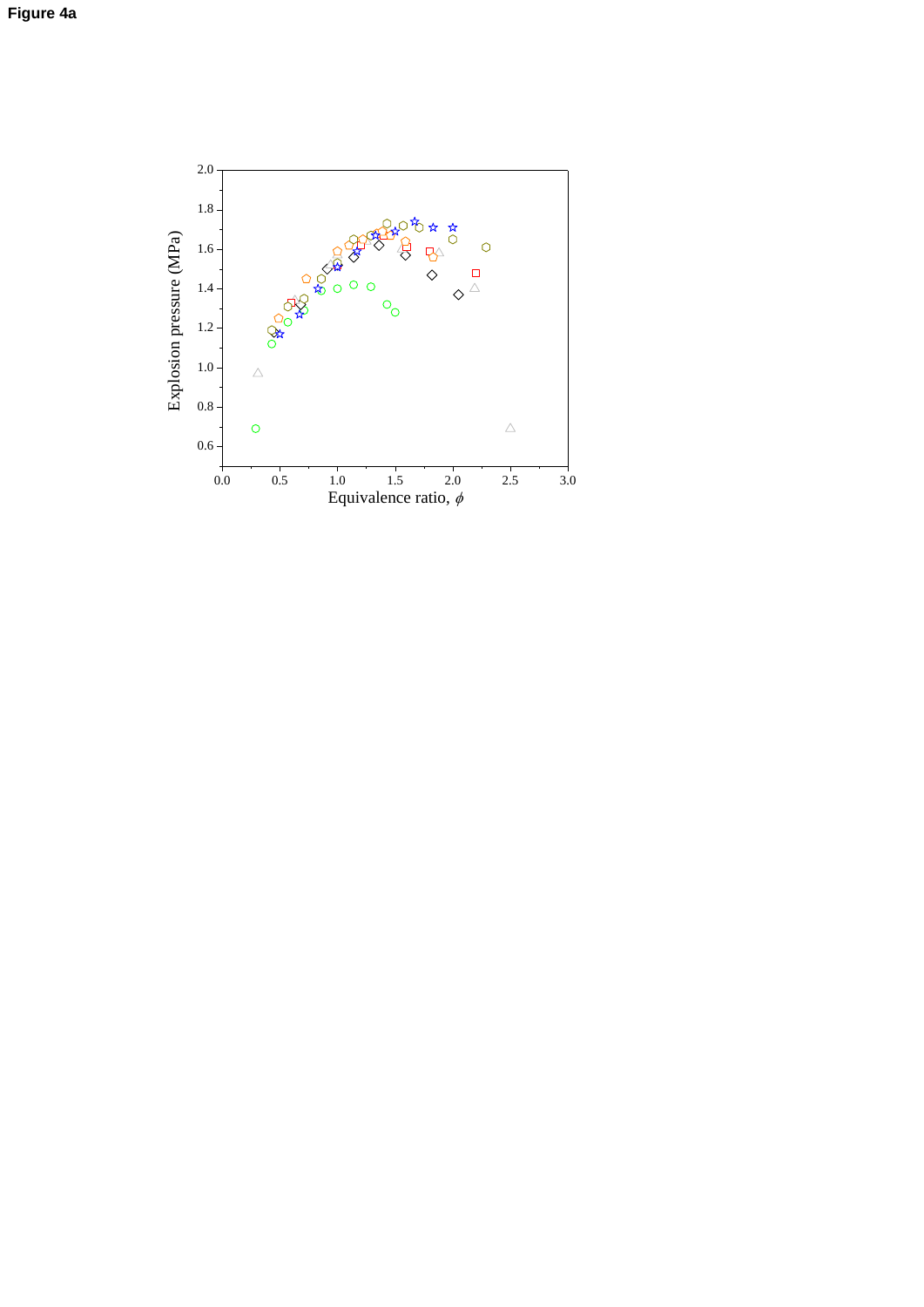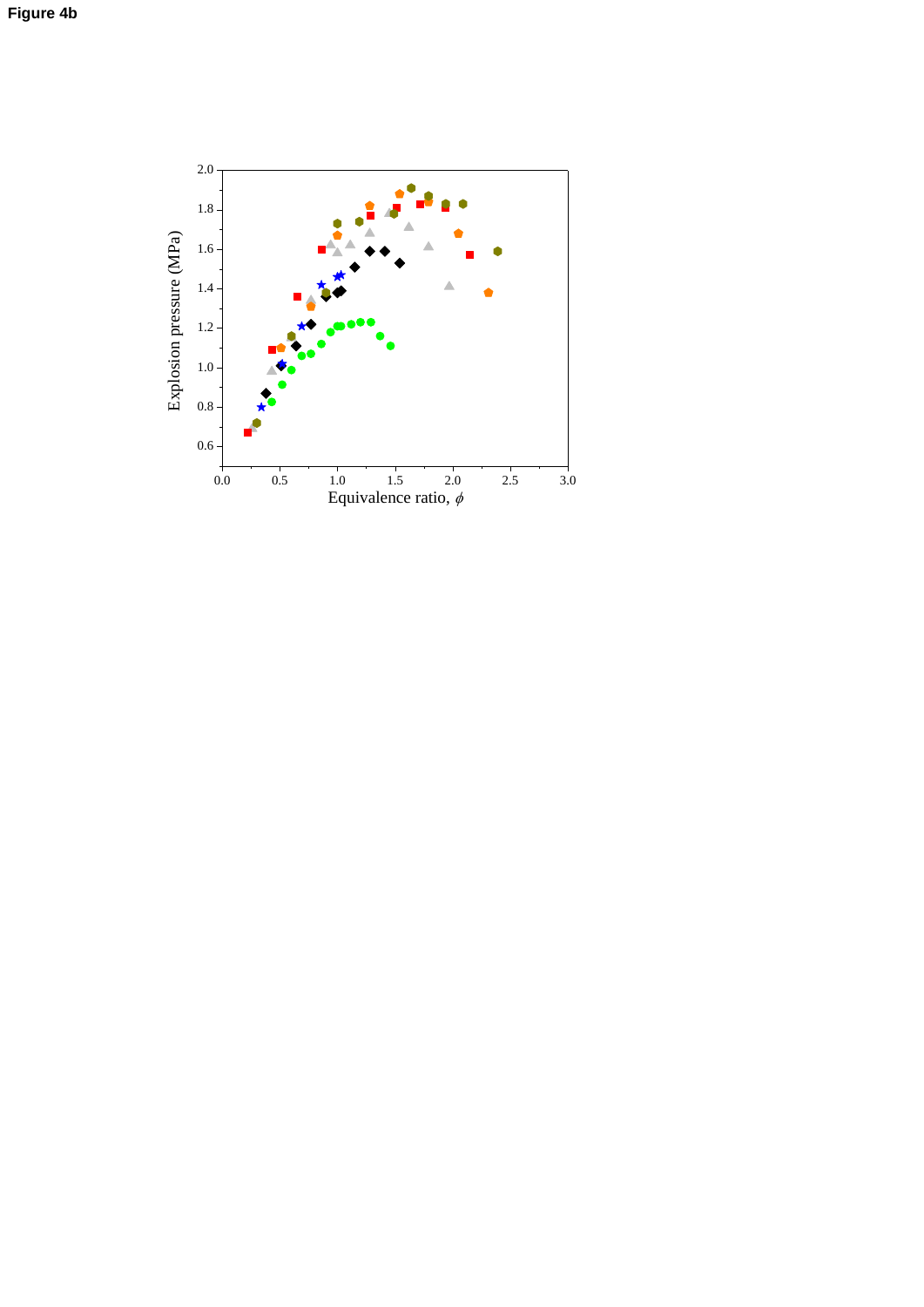| Fuel            | Adiabatic flame temperature $(K)$ |               |  |
|-----------------|-----------------------------------|---------------|--|
|                 | $N2O$ mixtures                    | $O2$ mixtures |  |
| CH <sub>4</sub> | 2253                              | 1931          |  |
| $C_2H_6$        | 2332                              | 2015          |  |
| $C_3H_8$        | 2366                              | 2045          |  |
| $n - C4H10$     | 2377                              | 1858          |  |
| $n - C_5H_{12}$ | 2379                              | 1815          |  |
| $n-C6H14$       | 2309                              | 1930          |  |
| $n - C_7H_{16}$ | 2366                              | 1924          |  |
| $n-C_8H_{18}$   | 2354                              | 1859          |  |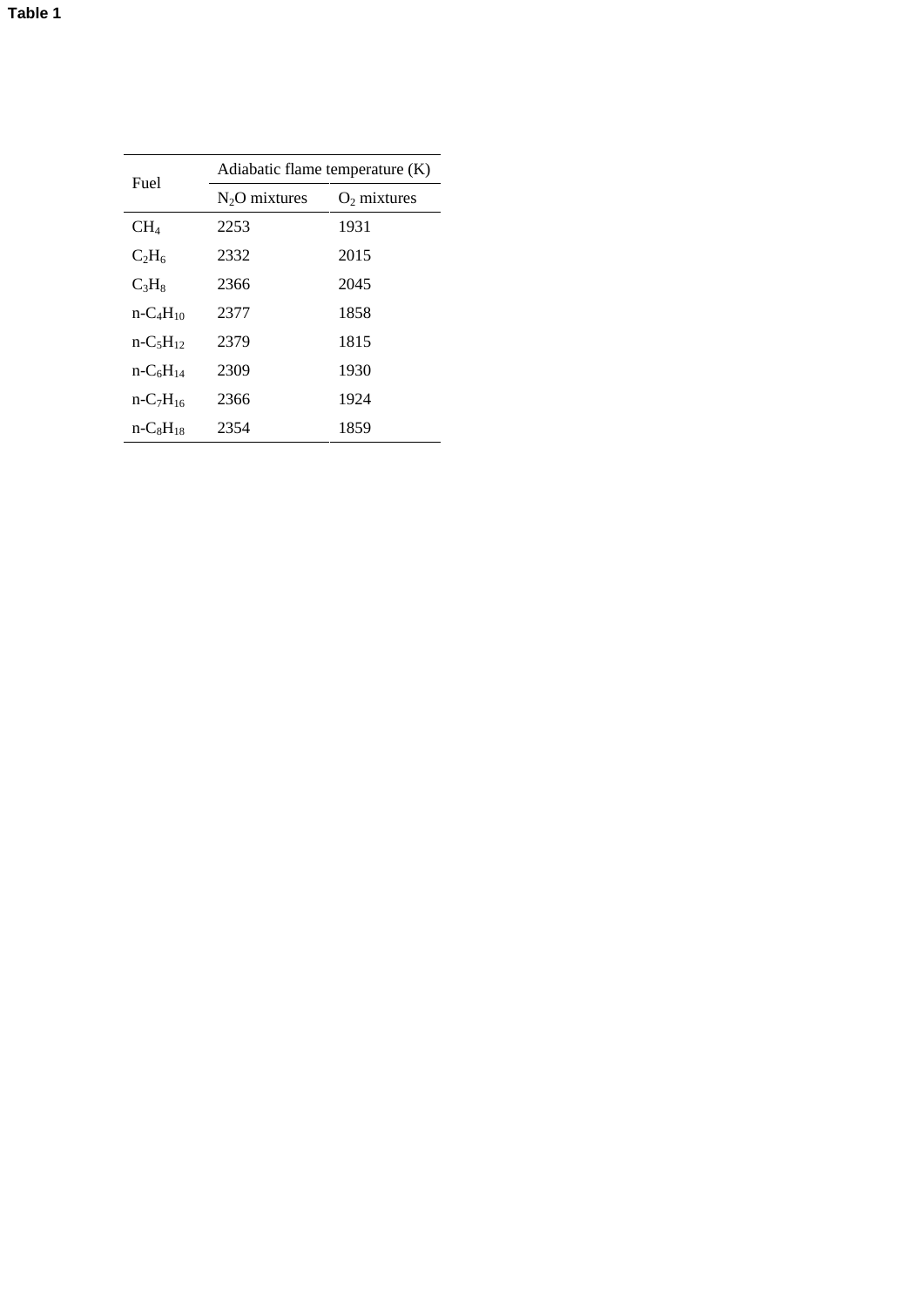| Fuel            | $KG$ (bar m/s) |                |  |
|-----------------|----------------|----------------|--|
|                 | $N2O$ mixtures | $O_2$ mixtures |  |
| $CH_4$          | 379            | 682            |  |
| $C_2H_6$        | 515            | 1334           |  |
| $C_3H_8$        | 877            | 2764           |  |
| $n - C4H10$     | 1294           | 3420           |  |
| $n-C5H12$       | 1441           | 3905           |  |
| $n - C_6H_{14}$ | 1441           | 4496           |  |
| $n-C7H16$       | 1560           | ND             |  |
| $n-C_8H_{18}$   | ND             | ND             |  |

ND: not determined due to the vapor pressure of the alkane.